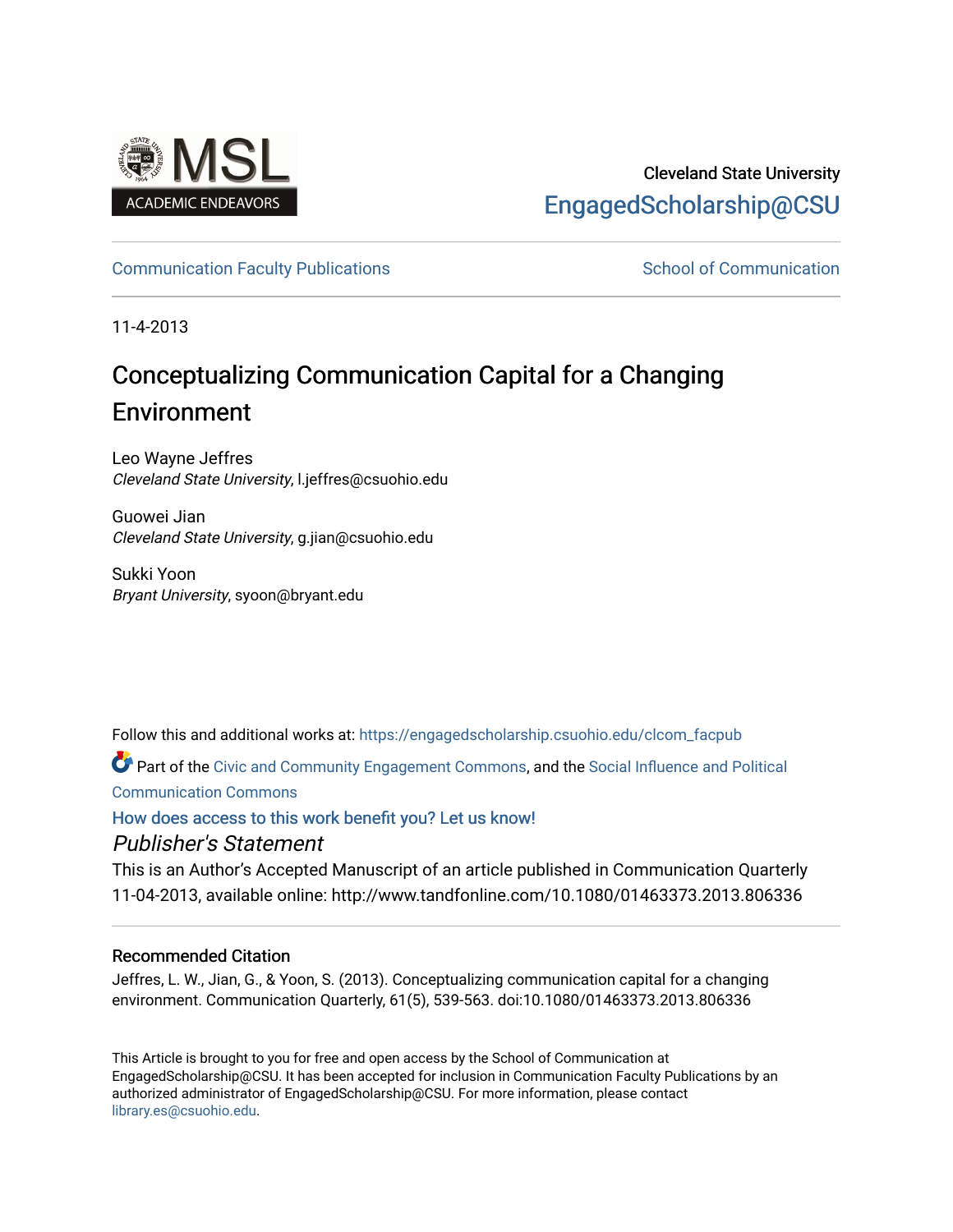## **Conversation at Work: The Effects of Leader-Member Conversational Quality**

## Guowei Jian<sup>1</sup> and Francis Dalisay<sup>2</sup>

#### **Abstract**

Although research has made significant gains in understanding the constitutive nature of conversation in the process of organizing, its predictive effects on organizational outcomes are still uncertain. To contribute in this direction, based on social exchange theory and leader-member exchange (LMX) research, this study examined the predictive effects of leader-member conversational quality (LMCQ) on employee organizational commitment (OC), and the potential interaction effects of LMCQ with LMX quality. Using data from an online survey, this study found that above and beyond communication frequency and other control variables, LMCQ is significantly associated with employee OC. More interestingly, the effects of LMCQ vary based on the level of LMX quality. These findings have significant implications at both theoretical and practical levels.

#### **Keywords**

leadership, leader-member exchange, supervisor-subordinate communication, conversation, organizational commitment

Research continues to reveal the central role of conversation in various organizing processes (Ashcraft, Kuhn, & Cooren, 2009; Boden, 1994; Taylor & Van Every, 2000). For example, Taylor and Van Every (2000) convincingly presented a theoretical account explaining that organization is emergent in conversation and text. Empirically,

1Cleveland State University, OH, USA 2University of Hawai'i–Manoa, USA

#### **Corresponding Author:**

Guowei Jian, School of Communication, Cleveland State University, 2121 Euclid Ave., MU247, Cleveland, OH 44115, USA. Email: g.jian@csuohio.edu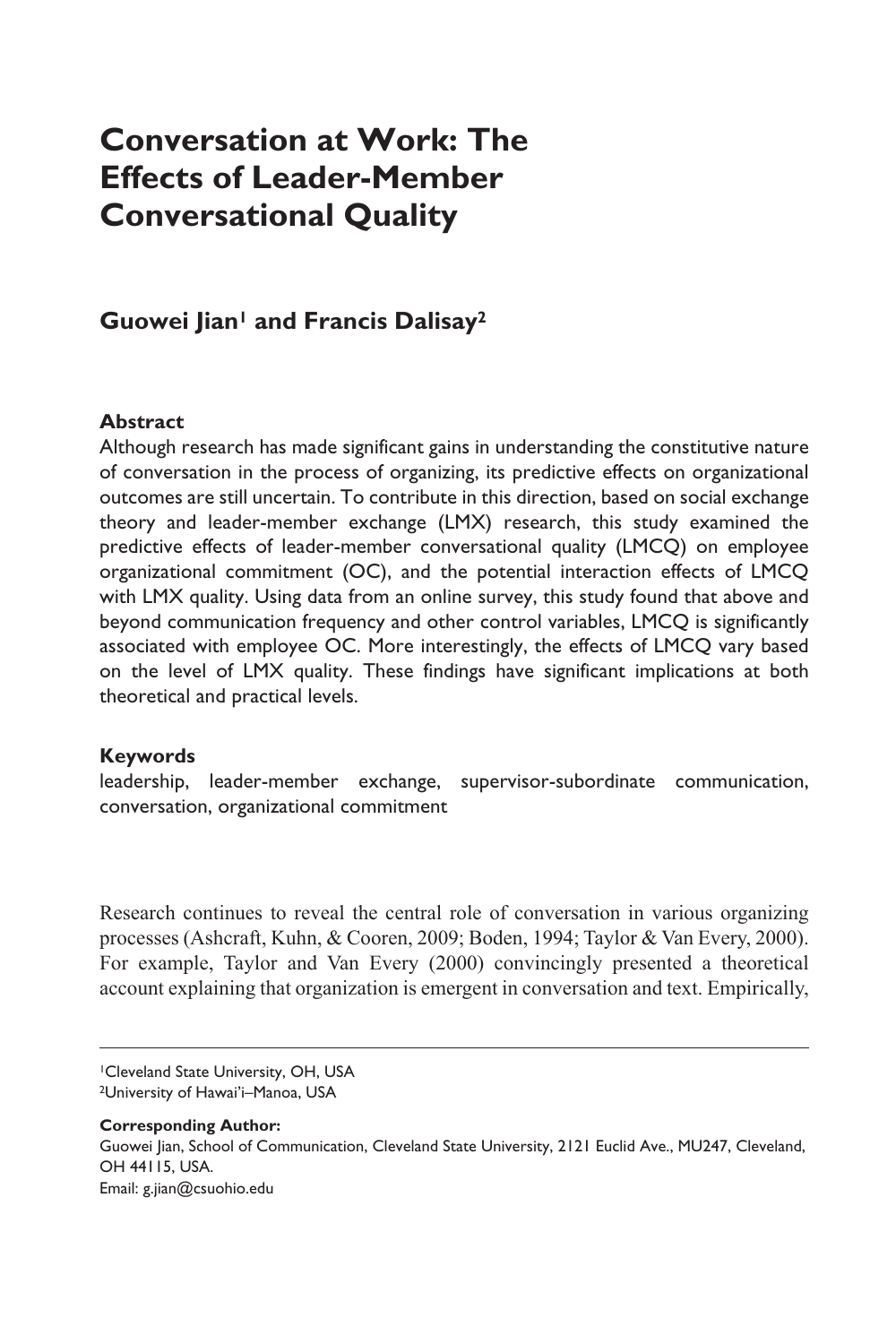organizational discourse studies have painstakingly demonstrated the role of conversation in change management (e.g., Jian, 2011) and leadership processes (e.g., Fairhurst, 2007). In spite of such exciting progress so far, it still remains inconclusive whether and how conversations influence various aspects of organizational outcomes, both behavioral and attitudinal. Indeed, few studies have examined such processes from a quantitative approach. Although qualitative analyses, particularly, discourse studies, afford researchers the ability to depict the fine details of discursive practices and processes, quantitative approaches would allow researchers to draw inferential statistical conclusions regarding potential associations between conversational practices and organizational outcomes (Jian, Shi, & Dalisay, 2014). To pursue the latter, the present study focuses on analyzing the predictive effects of conversational quality in leader-member dyads.

More specifically, the purpose of the present study is to examine the way in which leader-member conversational quality (LMCQ) interacts with leader-member exchange (LMX) quality to predict member organizational commitment (OC). This study contributes to the existing literature in four aspects. First, this study extends the LMX theory of leadership by offering a more nuanced theoretical account for the way in which conversations may function in relationship development and influence employee attitudinal outcomes. Second, this study provides much-needed quantitative evidence for the role of conversational practices in the workplace. Third, the findings offer further confirmation of the validity and reliability of the newly developed LMCQ scale (Jian et al., 2014). Finally, at the practical level, the findings of this study could be used to inform managers that being mindful in their everyday conversations with employees and developing conversational skills may help foster productive working relationships and employee commitment.

The remainder of this article first provides the theoretical context and rationalization of the proposed hypotheses. Next, the article details the study's methodology. Finally, findings and a discussion of their significance and limitations are presented.

### **LMX, Communication, and Conversation**

Among various approaches to organizational leadership, the LMX approach remains vibrant after nearly four decades of tremendous growth (Anand, Hu, Liden, & Vidyarthi, 2011; Dulebohn, Bommer, Liden, Brouer, & Ferris, 2012). Unlike many other approaches that focus heavily on leaders' cognition and behavior, LMX pays attention to the relational dynamic between leaders and members (Graen & Uhl-Bien, 1995). More importantly, the LMX theory maintains that the relationship quality between a leader and his or her various members could be located on a continuum from low to high. Different levels of relationship quality carry different relational properties (Graen & Uhl-Bien, 1995). For example, low-quality LMX relationships are characterized as having low levels of trust and support, and the exchange process is based on employment contracts. Moreover, in low-quality LMX relationships, tasks are often given and carried out based on job descriptions. In contrast, high-quality LMX relationships are characterized by high levels of trust and support and members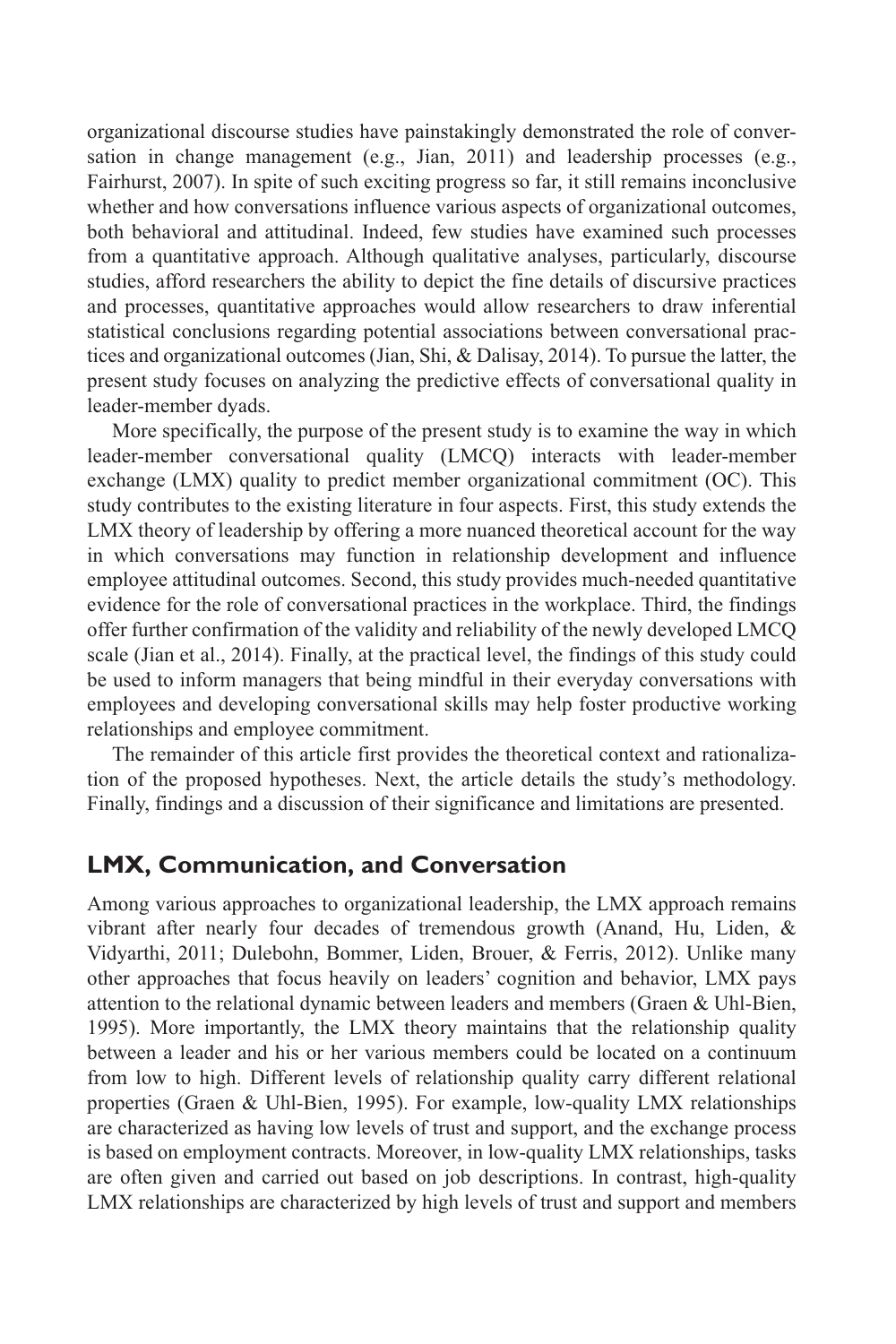tend to have more negotiation latitude in task assignment; the high-quality exchange process goes beyond economic exchange and has more social and emotional elements than in low-quality relationships (Bernerth, Armenakis, Feild, Giles, & Walker, 2007). Empirical research lends strong support for the benefit of high-quality LMX relationships, such as greater job satisfaction and OC by employees (for review, see Anand et al., 2011; Dulebohn et al., 2012; Gerstner & Day, 1997; Van Breukelen, Schyns, & Le Blanc, 2006).

Within the broader LMX leadership research, as briefly reviewed above, the role of communication in the development and outcomes of LMX has gained sustained attention from scholars over the years. Four primary lines of research regarding communication in LMX relationships have emerged. The first line of studies conceptualizes communication between leaders and members as strategic choices. The primary concern for scholars is to describe communication tactics and the antecedents and outcomes of their use in upward influence and relationship maintenance (Krone, 1991; Lee & Jablin, 1995; Olufowote, Miller, & Wilson, 2005; Waldron, 1991; Waldron & Sanderson, 2011). For instance, Olufowote et al. (2005) analyzed the communication tactics employees used to initiate role change as a form of upward influence. The researchers found that LMX moderates the association of role change magnitude and the use of rationality as a communication tactic. In particular, for low-quality LMX dyads, the greater the role change sought, the higher is the likelihood of using rationality for a method of persuasion, whereas this association becomes negative for highquality LMX dyads.

The second line of research examines the patterns of communication in terms of content and style across different levels of LMX relationships. This stream of investigations often conceptualizes communication patterns in such dichotomized patterns as cooperative versus competitive communication (Lee, 2001) and person-centered versus position-centered communication (Fix & Sias, 2006). Lee (2001) examined the correlation between cooperative communication, LMX, and perception of organizational justice. Although Lee did not directly test a moderating effect of LMX, the conceptual discussion in Lee's study suggested that a stronger relationship between cooperative communication and perceived organizational justice could result as an LMX relationship moves from low to high levels. This assumes that there are more opportunities for employee input in decisions and more feedback from supervisors in higher levels of LMX. In another study, Fix and Sias (2006) argued that communication styles of supervisors, such as person-centered communication, could be considered as a communication resource at the disposal of supervisors. The study found that greater expectations of person-centered communication are directly associated with subordinates' perceptions of job satisfaction. From this resource-based view, it can be reasoned that, as the condition of LMX changes from low to high, communication resources including person-centered communication increase, and the positive effects on individual work outcomes also increase.

The third line of research addresses the quality and amount of communication in relation to LMX relationships. For example, Sias (2005) investigated the predictive effects of the amount and quality of work-related information received by employees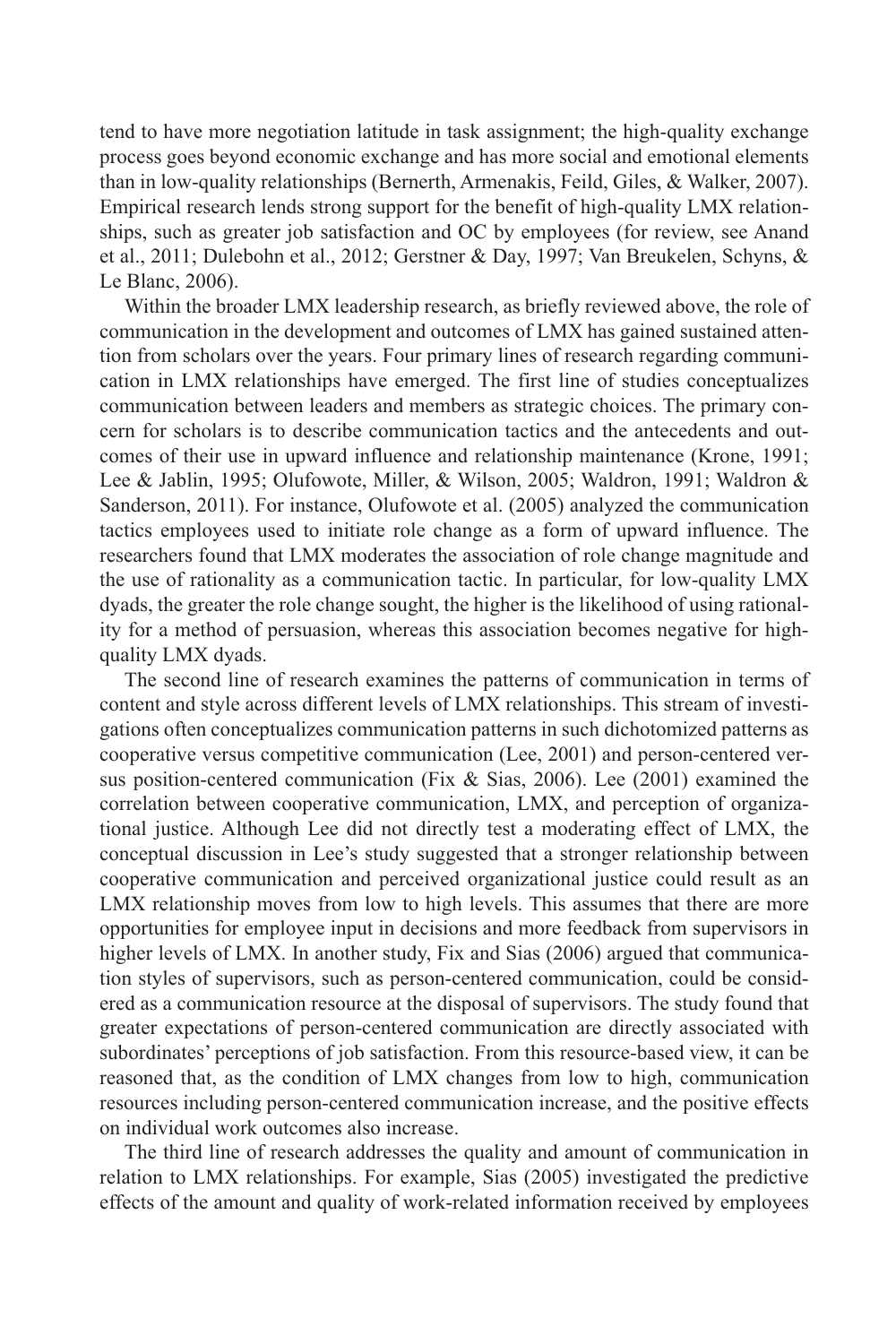from their supervisors on LMX. The findings provided support that higher LMX is associated with both the quantity and quality of information employees receive from their supervisors. In addition, the study revealed that information quality is also a significant predictor of employees' OC. Although in line with the past findings on the connection between LMX and OC, the study showed that information quality is a much stronger predictor of commitment than LMX, and suggested "[a] need for future communication-centered research examining LMX theory" (p. 388). In another study, Mueller and Lee (2002) examined the association between LMX and employee communication satisfaction, the latter of which refers to the quality and amount of information they receive. As predicted, higher levels of satisfaction with the quality and amount of information from supervisors are positively associated with higher levels of LMX quality.

In sum, the research thus far has investigated the effects of communication in relation to LMX and other organizational outcomes from various angles, including communication tactics, communication styles, and information quality and quantity. In spite of these advancements, the processes and effects of conversation in organizing are not satisfactorily understood. Taylor and Van Every (2000) theorized that conversation is part of the mechanisms in which an organization is realized. Because leadermember communication largely takes place in everyday conversations at work, whether and how leader-member conversations impact relationship and other outcome variables deserve closer scrutiny.

Fairhurst's (1993) groundbreaking studies on conversational practices in LMX have produced exciting initial results. Taking a qualitative approach, her research focused on the construction of LMX conversational patterns, particularly, the negotiation of meaning, the use of conversational resources, and patterns of conversational moves. For example, by analyzing audio recordings of leader-member conversations, Fairhurst identified various conversational patterns that differentiate high LMX relationships from low LMX relationships. In particular, she found that high and medium LMX dyads are characterized by aligning conversational moves, such as "spiraling agreement pattern" and "acceptable face-threatening humor by member," that minimize power differences. On the other hand, low LMX dyads tend to enact polarizing behaviors, such as "interruptions" and "control orientation," that maximize power differences.

Fairhurst's study reveals the complex conversational moves that leaders and members take to construct relationships. Although such a qualitative, discursive approach offers a detailed, microscopic look at relational construction and meaning negotiation through conversations, the predictive effects of work conversations on relational and organizational outcomes demand further theorizing and empirical testing. The field would benefit from quantitative analyses that allow for statistical assessments of conversational practices and permit testing and statistical assessment of inferential associations between conversational practices, relational quality, and other organizational constructs (Jian et al., 2014). In the following, we argue that LMCQ as a construct, together with its newly developed measure (Jian et al., 2014), provides an opportunity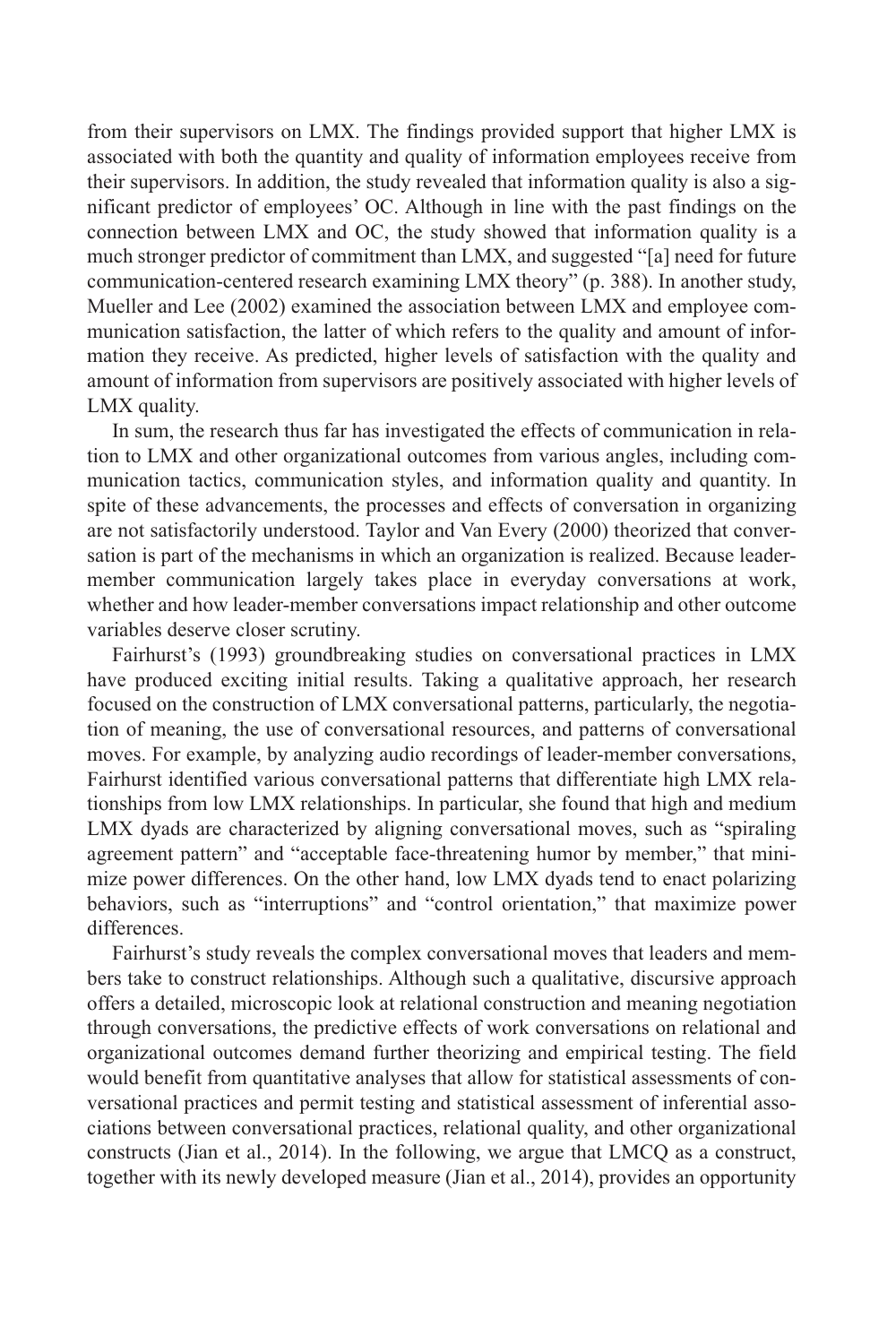for researchers to theorize the role of conversation with regard to LMX and other organizational outcomes—in particular, employee OC.

## **LMCQ and LMX**

As we suggested earlier, LMX quality as a construct denotes the overall perception regarding a dyadic leader-member relationship, which is largely cognitive and affective (Bernerth et al., 2007). This is apparent in how the LMX construct has been operationalized in various studies. For example, in the most popular seven-item LMX measure, known as LMX7, an item reads, "I usually know where I stand with my supervisor." In the multidimensional measure of LMX (LMX-MDM) developed by Liden and Maslyn (1998), a sample item states, "I admire my supervisor's professional skills." In a more recently developed Leader-Member Social Exchange scale by Bernerth et al. (2007), a representative statement reads, "When my supervisor gives me support, I feel I owe it to him or her to return the favor." As suggested in these examples, these extant measures of LMX quality do not satisfactorily capture the conversational quality within a leader-member dyad, nor do they provide any conversational level assessment. By contrast, LMCQ, as shown below, provides a more in-depth conceptualization and assessment of leader-member communicative exchange (Jian et al., 2014).

According to Jian et al. (2014), LMCQ refers to the richness of the conversation in a leader-member dyad in the context of accomplishing work tasks. LMCQ was developed based on the interaction richness theory (Barry  $\&$  Crant, 2000). According to Barry and Crant (2000), conversational interaction is central to dyadic work relationships, especially in the context of accomplishing tasks. Rich interaction is characterized by three properties. The first is efficiency, which refers to the ease in both meaning interpretation and information exchange. Efficiency is marked by the fact that the dyadic members are able to convey more meaning but with fewer words. As they described, a dyadic interaction is efficient when the conversational exchange is "high in informational and symbolic content" (Barry & Crant, 2000, p. 651). The second property of a rich conversational interaction is coordination. Well-coordinated interaction results from the alignment of meaning systems, norms, and expectancies. Punctuation and synchronized moves between dyadic members are signs of good coordination and, hence, high-quality conversation. The third property of richness is the accuracy in meaning interpretation. According to Jian et al. (2014), this property refers to the extent to which leaders and members precisely convey and interpret messages regarding task assignments and work feedback. Taken together, LMCQ is defined by efficiency, coordination, and accuracy in both transferring information and interpreting meaning in the context of fulfilling work objectives (Jian et al., 2014).

## **Hypothesis Development**

Prior studies have shown significant predictive effects of various aspects of communication on employee OC. For example, De Ridder (2004) demonstrated that the quality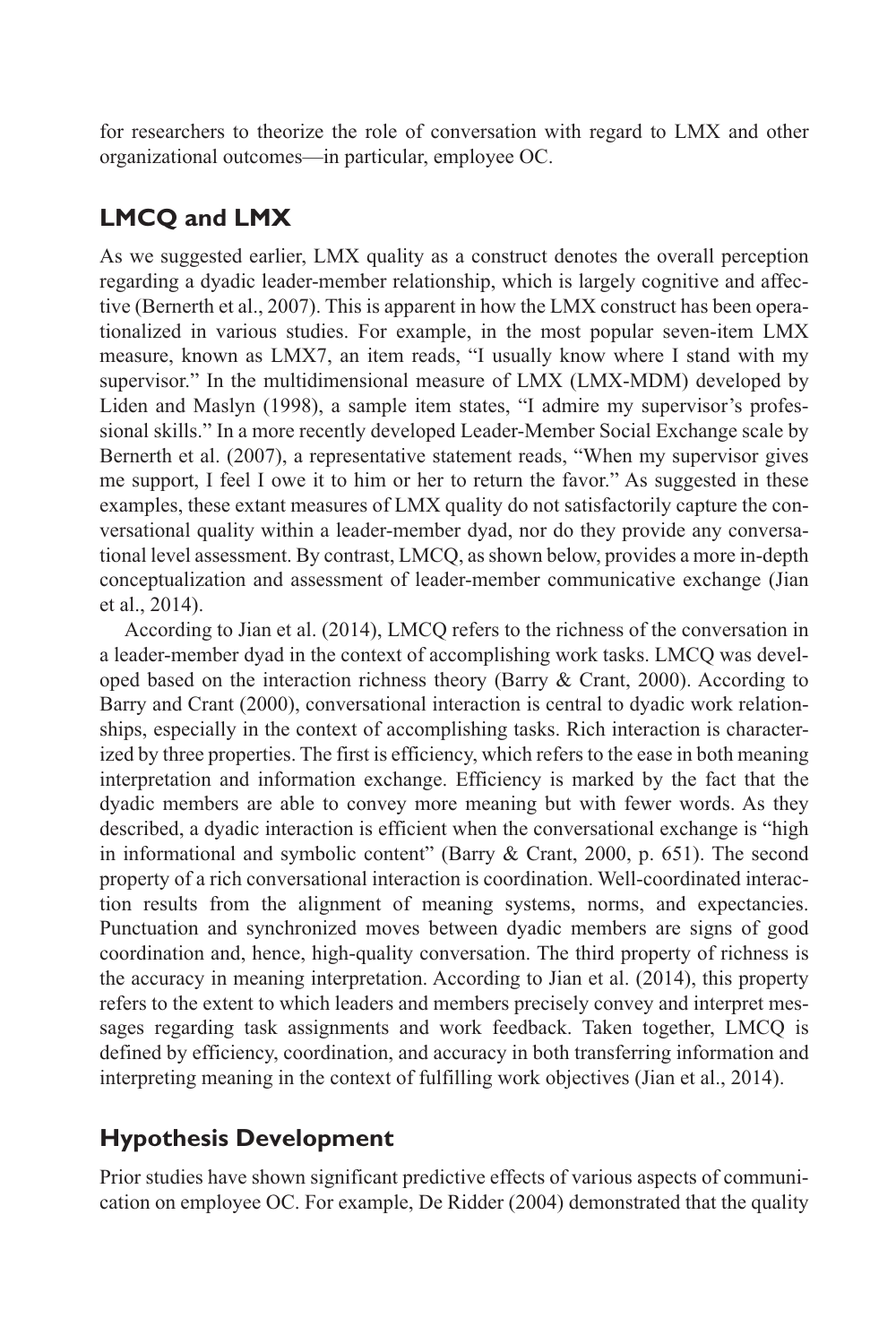of task-related information is positively associated with OC (De Ridder, 2004). Mathieu and Zajac (1990) identified leader communication as a strong predictor of employee OC. In particular, they suggested that accurate and timely communication by supervisors helps improve perceptions of the work environment and thereby positively influences employee commitment to the organization.

The present study furthers this line of argument by pinpointing the role of conversational quality in communication between leaders and members. As Eisenberger, Huntington, Hutchison, and Sowa (1986) argued, leaders are proxies for organizations. Leaders are given the role to instill the values and responsibilities in members' minds, which is the realization of commitment. We argue that, to a large extent, the transference and convergence of values at the normative level between organizations and members have to be realized in conversations between leaders and members in their immediate routine work contexts. Accuracy in conversations enhances employees' understanding of work goals and values. We also argue that accuracy, efficiency, and coordination in conversations help affirm both one's feeling of self-efficacy as a competent member of the organization and the efficacy of a leader-member dyad as a synchronized unit capable of executing tasks at hand. Presumably, such affirmations can engender a feeling of communication satisfaction, which has been shown to be positively associated with person-organization fit and a feeling of commitment to the organization (Carrière & Bourque, 2009; Downs et al., 1995; Van Vuuren, De Jong, & Seydel, 2007; Varona, 1996). Thus, we propose our first hypothesis:

*Hypothesis 1*: Members' perception of LMCQ has a positive association with members' OC.

In addition, we argue that the association between LMCQ and employee OC is moderated by LMX quality. In other words, we propose that the predictive effect of LMCQ on employee commitment varies as the level of LMX relationship quality changes. Our reasoning is largely based on social exchange theory (Blau, 1964; Cropanzano & Mitchell, 2005) and LMX theory (Graen & Uhl-Bien, 1995). Based on social exchange theory, there are two types of transactions between individuals: economic and social exchange. These two types of transactions differ in rules and transacted resources. For economic exchanges, rules are based on negotiated agreements that tend to be detailed and explicit (Cropanzano & Mitchell, 2005). An employment contract is an example of a negotiated agreement containing economic exchange rules. A contract explicitly defines the resources required for transactions, such as work time in exchange for financial rewards. For social exchanges, on the other hand, the rules for transactions tend to be more implicit. Reciprocity, for example, is a commonly observed rule of social exchange. Reciprocity implicitly guides a relationship through transactions of less specified resources, such as loyalty and trust, which, unlike time and monetary rewards, are intangible and particularistic to individuals involved in a relationship (Blau, 1964).

In economic transactions, the meanings of actions tend to be explicitly spelled out in an agreed work contract, and the demand for conversation and interpretation to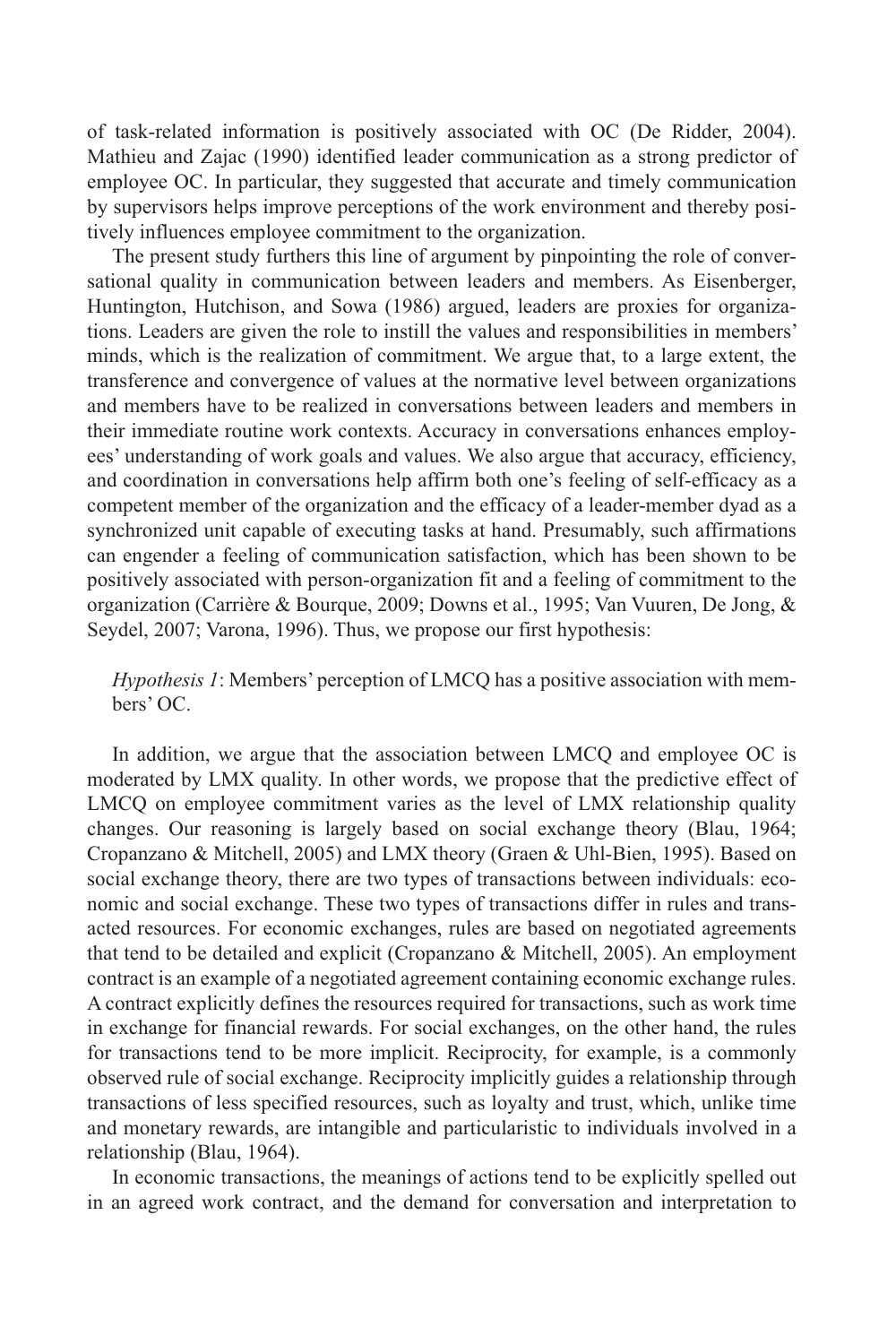execute a transaction is less than that in social exchange relationships. By contrast, because of the implicit nature of the rules and the particularistic and intangible nature of the resources in social exchange relationships, we argue that successful social changes do not simply happen automatically with correct cognitive calculations made by both parties. Instead, social interactions in the form of conversations facilitate social exchanges through negotiations and interpretations of rules and resources. For example, when a leader assigns a nonroutine task to a member and the member volunteers to work overtime on the task, the content of the task, the meaning of the assignment, and the resources it may require have to be talked about and mutually understood for the task to be successfully carried out. For the exchange to be interpreted as "fair," the intended symbolic meanings of the assignment by the leader (e.g., trust) and the volunteering action by the member (e.g., diligence and loyalty) have to be properly grasped by both parties. Higher quality conversations, we argue, enhance the precision of interpretations and better facilitate a mutually satisfying social exchange.

Furthermore, as we reviewed earlier, LMX theory specifies that low- and highquality LMX relationships are characterized by economic and social transactions, respectively. One particular characteristic that differentiates the relationship is negotiation latitude. Research has long established that members in low LMX relationships have less negotiation latitude than those in high LMX relationships (Dansereau, Graen, & Haga, 1975). Having greater negotiation latitude implies more opportunities for the two parties to engage in conversations and influence each other. Fairhurst (1993) confirmed that members in higher quality LMX dyads are involved more in conversations and mutual persuasion. Through conversations, leaders and members negotiate individual objectives and resources, establish common goals, and adjust rules of exchange. It is reasonable to assume that quality conversations enable social exchange and positively impact its outcome. Thus, as a leader-member relationship moves from low to high quality, and with the increasing opportunities for negotiations and social exchange, we argue that conversational quality in the relationship matters more in affecting individual perceptions of satisfaction and support. From the social exchange perspective, greater commitment could be understood as an outcome of a reciprocal transaction with a greater sense of satisfaction and support. Thus, it stands to reason that the effect of conversational quality on OC would be greater as LMX relationship quality increases. Therefore, we propose our second hypothesis.

*Hypothesis 2*: There is a moderating effect of LMX on the association between members' perception of LMCQ and members' OC such that LMCQ is more strongly related to members' OC as perceived LMX quality increases.

## **Method**

#### *Sample and Data Collection*

The study used a sample of employees of various organizations. These employees were recruited through the networks of students enrolled in classes of a public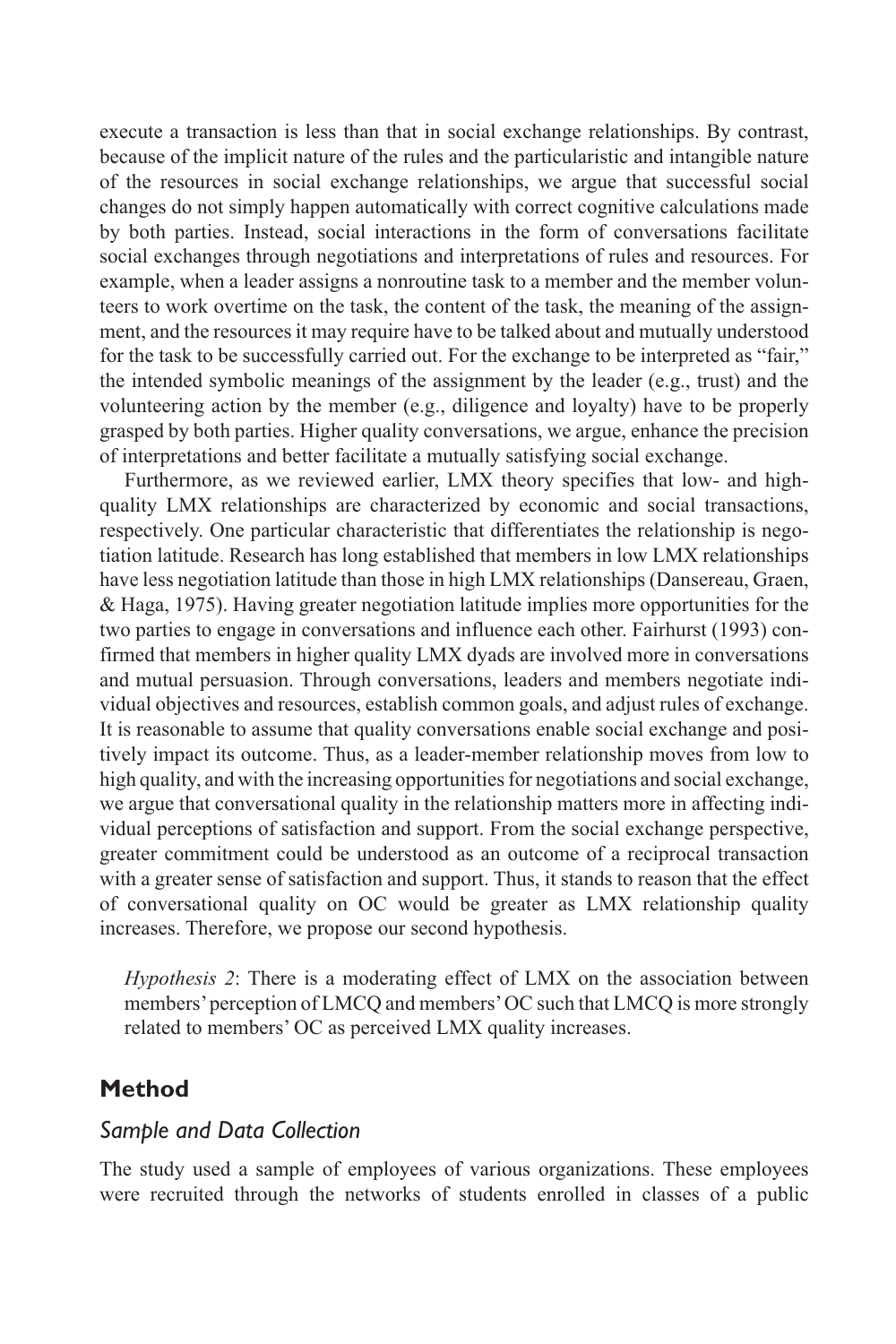university in a large Midwestern metropolitan area in the United States. In exchange for extra credit, students were asked to refer an online survey to participants who have been in a full-time job for at least the past 6 months and who have had one direct supervisor at this job for at least the past 6 months. A similar sampling strategy has been used in other studies with the goal of covering a wide range of jobs (Harvey & Harris, 2010; Jian, 2014; Sin, Nahrgang, & Morgeson, 2009).

The study received 209 survey responses in total. After deleting incomplete cases, we obtained 172 usable survey responses. Among the sample, 39% were males and 60% females. This biological sex composition reflects the higher representation of employees from such industry sectors as education (19%), retail (16%), and health services (13%). The average age of participants was 34. Among them, 63% were White/Caucasian, 24% Black/African American, 5% Hispanic, 3% Asian, and 5% Mixed or Other races. Participants reported an average tenure of 7.23 years with their current organization and average time of 3.40 years working with their current direct supervisor.

#### *Measurement Instruments*

*LMX.* To measure LMX, the leader-member social exchange scale (Bernerth et al., 2007) was adopted. Although LMX7 (Scandura & Graen, 1984) and LMX-MDM (Liden & Maslyn, 1998) have been widely used in the existing literature, these measures largely tap into the affective aspect of relationship quality and fail to operationalize the social exchange process (Anand et al., 2011; Bernerth et al., 2007). The leader-member social exchange scale was established to assess social exchange between leaders and members and has been shown to possess sound psychometric properties (Bernerth et al., 2007). A sample item is, "I do not have to specify the exact conditions to know my supervisor will return a favor." The measure has 8 items and uses a seven-point Likert-type scale from 1 being *strongly disagree* to 7 being *strongly agree*. The Cronbach's alpha for the scale in Bernerth et al. (2007) was .92. In the present study, the Cronbach's alpha was .94.

*LMCQ.* To measure LMCQ, the study adopted the LMCQ scale (Jian et al., 2014). The LMCQ scale was composed of nine items (Jian et al., 2014), which were based on Barry and Crant's (2000) construct of interactional richness of communication as discussed earlier. LMCQ demonstrated sound psychometric properties (Jian et al., 2014). Jian et al. (2014) reported a Cronbach's alpha of .96. A sample item reads, "My supervisor and I interpret each other's ideas accurately when discussing work-related matters." The measure used a seven-point Likert-type scale from 1 *being strongly* disagree to 7 *strongly agree*. The Cronbach's alpha in the present study was .96.

*OC.* The study adopted Mowday, Steers, and Porter's (1979) organizational commitment questionnaire. The instrument has nine items. One sample item states, "I am willing to put in a great deal of effort beyond that normally expected in order to help this organization be successful." Like LMCQ, a seven-point Likert-type scale was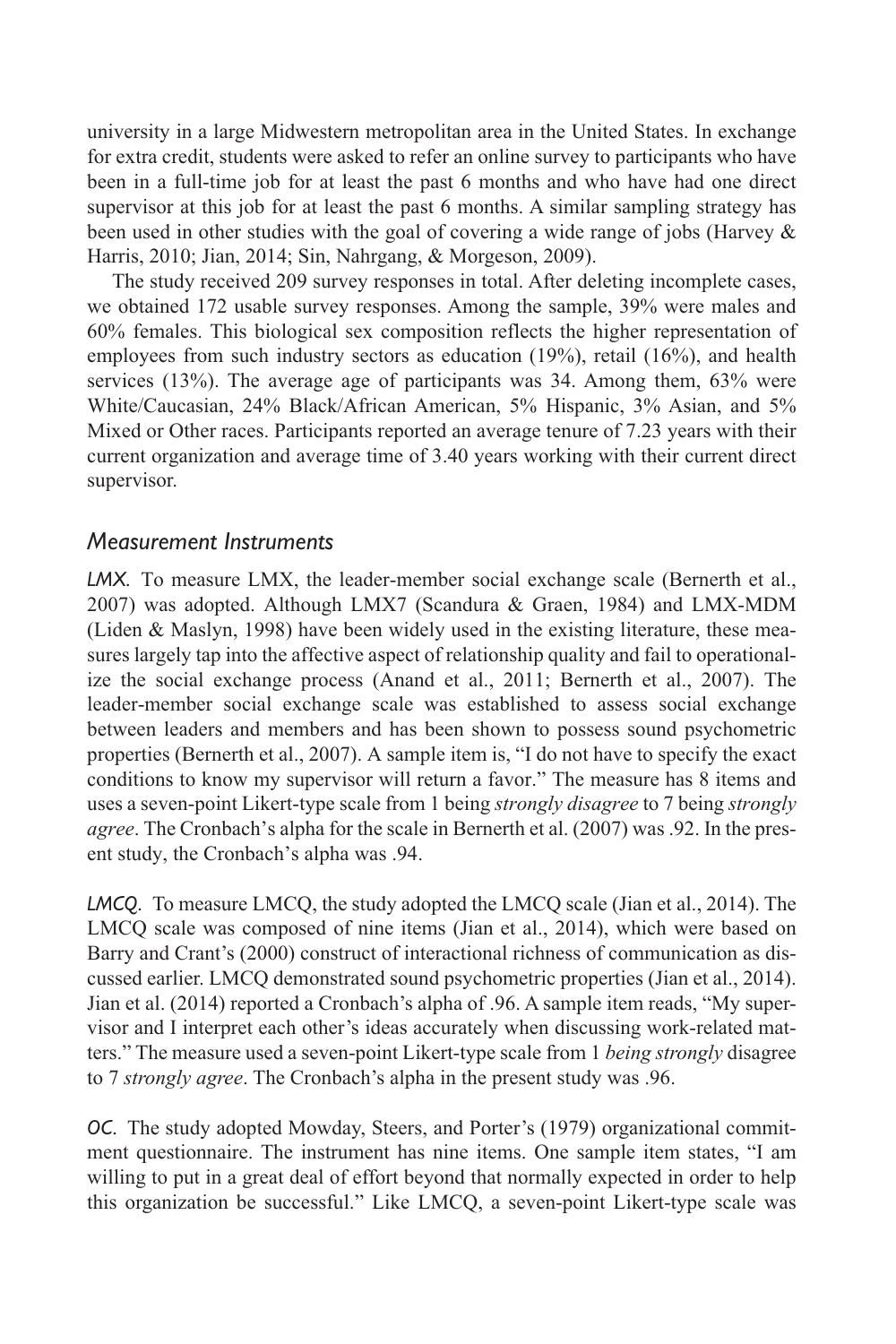used from 1 being *strongly disagree* to 7 *strongly agree*. The Cronbach's alpha in the present study was .92.

*Control variables.* We controlled for several variables, including age dissimilarity, biological sex dissimilarity, race dissimilarity, organizational tenure, time with supervisor, and communication frequency with supervisor. First, we included demographic dissimilarity because, based on the literature of relational demography (Abu Bakar, Jian, & Fairhurst, 2014; Tsui & Gutek, 1999; Tsui & O'Reilly, 1989; Tsui, Porter, & Egan, 2002) in leader-member relational studies, demographic dissimilarities (or similarities) matter more than individual demographics in shaping relational outcomes at both attitudinal and behavioral levels. Second, organizational tenure has been shown to be associated with OC in previous research (Mathieu & Zajac, 1990). Similarly, we suspect that time with supervisor could be associated with the perception of social exchange and conversational quality. Third, different jobs may require different levels of communication frequency and previous studies have demonstrated significant effects of communication frequency on LMX (Kacmar, Witt, Zivnuska, & Gully, 2003). Hence, we included communication frequency as a control variable as well. The instrument for communication frequency, as used by Kacmar et al. (2003), includes four items, such as, "How often do you and your supervisor talk at work?"

## *Data Analysis*

Data analysis proceeded in two steps: preliminary and primary. In preliminary analyses, using Amos Version 18, we first conducted confirmatory factor analyses on the measurement instruments of the three primary constructs in order to confirm their dimensionality in the present data set. Second, we conducted correlational analyses among the test variables. Third, we tested for any potential common method bias, which could be caused by the fact that the data were collected through self-reports from the same source (Podsakoff, MacKenzie, Lee, & Podsakoff, 2003).

For primary analyses, hierarchical regression analyses were used to test Hypothesis 1. Significant correlations among test variables may cause concern for multicollinearity. To address this concern, we used mean deviations of test variables for regression analyses (Cohen, Cohen, West, & Aiken, 2013; Jaccard & Turrisi, 2003). OC was regressed on the control variables (Step 1) and then on LMX (Step 2). To test Hypothesis 1 regarding the effect of LMCQ, OC was regressed on the control variables (Step 1), LMX (Step 2), and LMCQ (Step 3). To test Hypothesis 2 regarding the interactive effect of LMX and LMCQ on OC, we used Hayes's PROCESS macro for SPSS (Hayes, 2014). Hayes's PROCESS macro also allowed us to further probe the interaction in order to ascertain whether and how LMCQ is related to OC at various levels of LMX. The PROCESS macro is especially advantageous in the task of probing an interaction because it allows tests of significant interactions at the 10th, 25th, 50th, 75th, and 90th percentile of the distribution of a moderator (Hayes, 2014). By contrast, the conventional approaches for such probing that use a standard deviation above and below the mean, or mean- or median-split, may involve values that are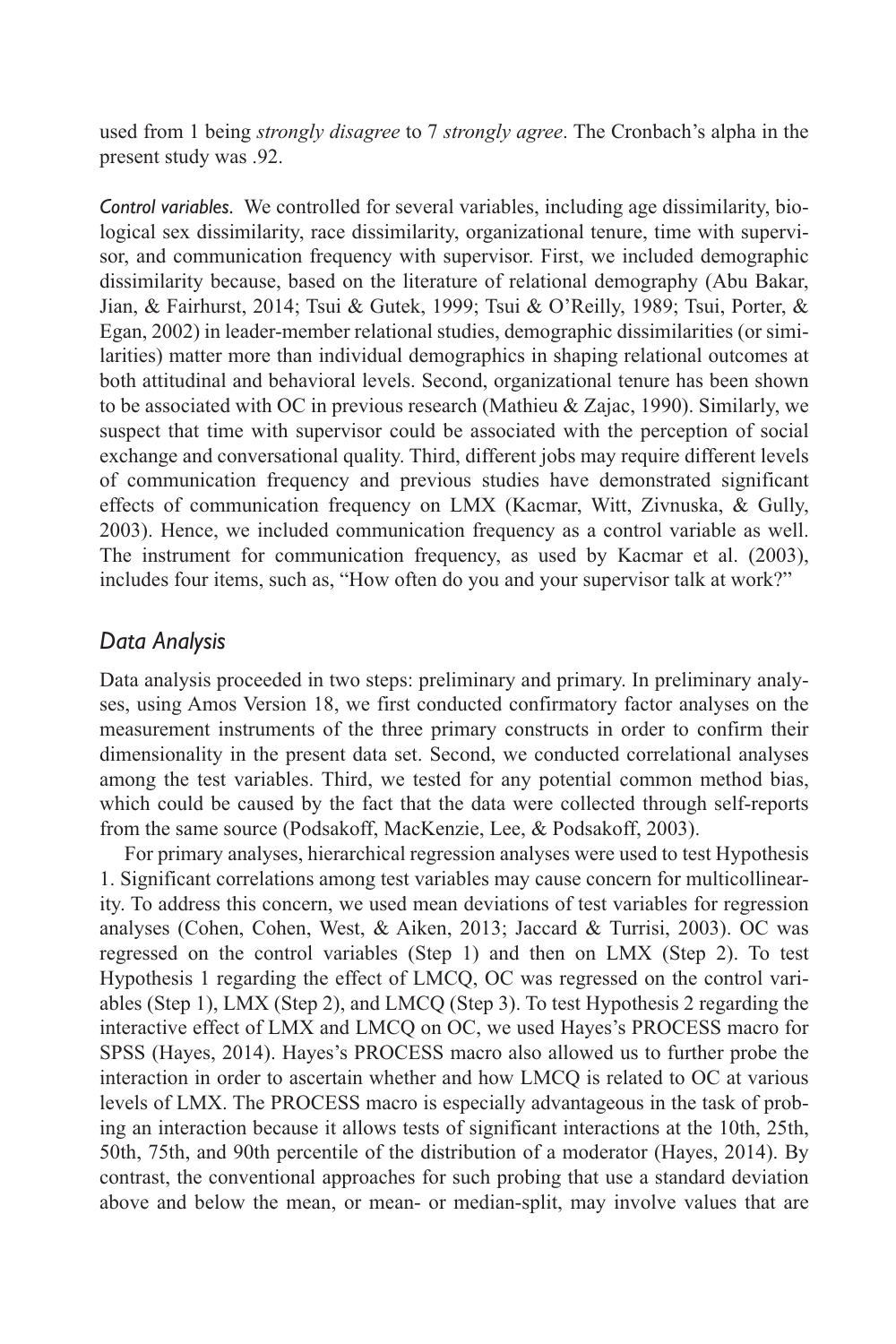beyond the actual range of values for the variables and distort true effects (Hayes, 2014). Thus, the percentile approach not only effectively avoids this problem but also provides a more detailed picture of the moderation to aid interpretation.

## **Results**

#### *Preliminary Analyses*

To check the dimensionality of the measurement instruments, confirmatory factor analyses (CFAs) were performed. For LMX, CFA results showed adequate goodnessof-fit ( $\chi^2$  = 38.113,  $df = 17$ ,  $p = .002$ , goodness-of-fit index [GFI] = .944, normed fit index  $[NFI] = .965$ , comparative fit index  $[CFI] = .980$ , root mean square error of approximation [RMSEA] = .085). For LMCQ, CFA results demonstrated good fit ( $\gamma^2$ = 38.477, *df* = 25, *p* = .042, GFI = .954, NFI = .976, CFI = .991, RMSEA = .056). For OC, CFA results showed good fit as well ( $χ$ <sup>2</sup> = 39.615,  $df$  = 25, *p* = .032, GFI = .950,  $NFI = .959, CFI = .984, RMSEA = .058$ . These findings confirmed the unidimensionality of the instruments as posited. Based on these results, scales were constructed to measure LMX, LMCQ, and OC.

Next, we computed descriptive statistics and a correlational matrix as displayed in Table 1. As shown, the correlations between LMX, LMCQ, and OC were significant, even after accounting for the effects of control variables. Both LMX ( $r = .44$ ,  $p < .001$ ) and LMCQ  $(r = .51, p < .001)$  had moderate positive correlations with OC. It is noticeable that LMX and LMCQ had high correlations ( $r = .80$ ,  $p < .001$ ;  $r_{\text{partial}} = .76$ ,  $p <$ .001). Also noticeable were the significant positive correlations between communication frequency and LMX ( $r = .42$ ,  $p < .001$ ), LMCQ ( $r = .46$ ,  $p < .001$ ), and OC ( $r =$ .36,  $p < .001$ ), respectively.

To diagnose potential common method bias, first, a one-factor model was tested for its goodness-of-fit with all of the 26 indicators of LMX, LMCQ, and OC loaded on one factor. The CFA test showed poor model fit ( $\chi^2$  = 1145.706,  $df$  = 292,  $p$  = .000,  $GFI = .562$ ,  $NFI = .729$ ,  $CFI = .781$ ,  $RMSEA = .131$ ). Next, we tested a three-factor model with LMX, LMCQ, and OC as distinct factors. The results indicated very significant improvement in goodness-of-fit ( $χ$ <sup>2</sup> = 464.870, *df* = 289, *p* = .000, GFI = .837 NFI = .890, CFI = .955, RMSEA = .060) with  $\Delta \chi^2$  (3) = 680.836, *p* < .001.

In addition, because LMX and LMCQ had a rather high correlation, we further tested whether LMX and LMCQ were discriminant by comparing two models: a twofactor model in which OC as Factor 1 and indicators of LMX and LMCQ were combined as Factor 2, and a three-factor model, in which LMX, LMCQ, and OC were three separate factors. For LMX and LMCQ to be discriminant, the two-factor model was expected to be significantly less fit than the three-factor model. The test results provided confirmation that the two-factor model were significantly less fit than the three-factor model ( $\chi^2$  = 645.284,  $df$  = 290,  $p$  = .000, GFI = .746, NFI = .847, CFI = .909, RMSEA = .085) with  $\Delta \chi^2$  (1) = 180.414, *p* < .001. To further assure that LMCQ and LMX are discriminant measures, we conducted another test as suggested by Bagozzi and Phillips (1982). This test compared the  $\chi^2$  of two CFA models: Model A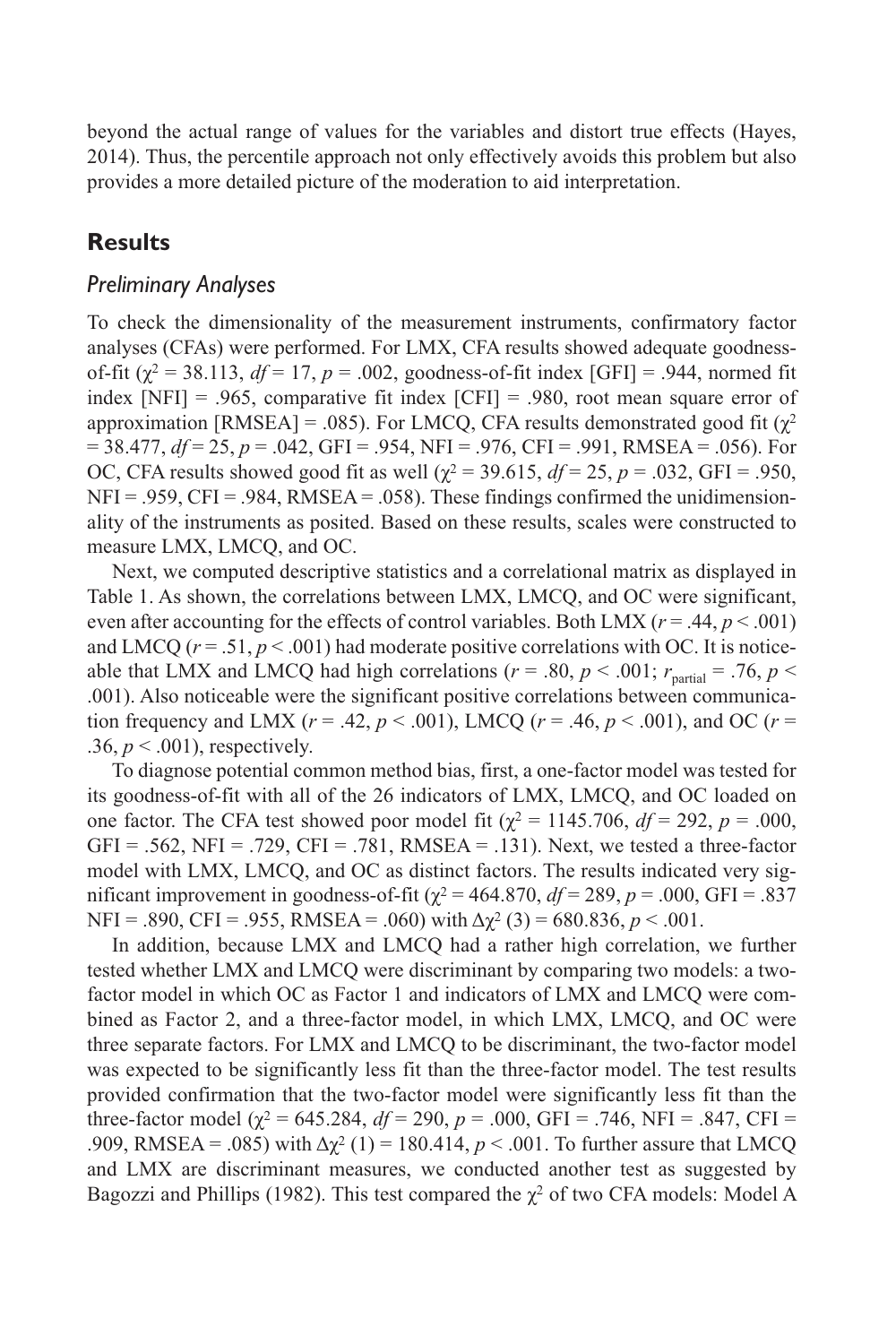|          |                                                                                                                                                     |               |                 | $\overline{\phantom{a}}$ |                  |               | $\ddot{\phantom{0}}$ |                                     |                |               |                                  |                |  |
|----------|-----------------------------------------------------------------------------------------------------------------------------------------------------|---------------|-----------------|--------------------------|------------------|---------------|----------------------|-------------------------------------|----------------|---------------|----------------------------------|----------------|--|
|          | Variables                                                                                                                                           |               | US W            | reliability<br>Scale     |                  |               |                      | $1 \quad 2 \quad 3 \quad 4 \quad 5$ |                |               |                                  | ∞              |  |
|          | $I.$ Age dissimilarity                                                                                                                              |               | $1.18$ 0.97     |                          |                  |               |                      |                                     |                |               |                                  |                |  |
|          | Sex dissimilarity                                                                                                                                   | 0.41          | 0.49            |                          | $-51$            | $rac{1}{2}$   |                      |                                     |                |               |                                  |                |  |
|          | Race dissimilarity                                                                                                                                  | 0.30          | 0.46            | I                        | 50               | .074          | $\frac{0}{100}$      |                                     |                |               |                                  |                |  |
|          | Organizational tenure                                                                                                                               | 7.23          | $\frac{15}{20}$ |                          | $\sum_{i=1}^{k}$ |               | $.044 - .02$ 1.00    |                                     |                |               |                                  |                |  |
|          | Time with supervisor                                                                                                                                | 3.40          | 3.83            | I                        | $\frac{13}{1}$   | S             |                      | $.08 - 52***$                       | $\frac{0}{10}$ |               |                                  |                |  |
| .<br>ف   | Com. frequency                                                                                                                                      | $\frac{9}{2}$ | $rac{60}{1}$    | 95                       | $-0-$            | $-06$         | $-19* -12$           |                                     | S              | $\frac{8}{1}$ |                                  |                |  |
|          | LMX                                                                                                                                                 | 4.66          | $\overline{37}$ | $\dot{6}$                | $-0.2$           | $-0.2$        |                      | $01 - 10$                           | $\frac{1}{2}$  | $.42***$      |                                  |                |  |
| $\infty$ | LMCQ                                                                                                                                                | 5.27          | $\overline{3}$  | $\frac{6}{2}$            | $-0.7$           | Š.            |                      | $0.09 - 0.02$                       | 5O             | .46***        | $16$ <sup>***</sup> 07. $16$ *** | $\frac{8}{10}$ |  |
|          | 00                                                                                                                                                  | 4.98          | 1.26            | S.                       | $-0.09$          | $\frac{5}{1}$ | $\overline{c}$       | $\frac{5}{1}$                       | $.23**$        |               |                                  |                |  |
|          | Note. SD = standard deviation: Com. = communication; LMX = leader-member exchange; LMCQ = leader-member conversational quality; OC = organizational |               |                 |                          |                  |               |                      |                                     |                |               |                                  |                |  |

Table 1. Mean, Standard Deviation, Scale Reliability (Cronbach's Alpha, v.), and Correlation Matrix (Pearson's Correlation Coefficient, r). **Table 1.** Mean, Standard Deviation, Scale Reliability (Cronbach's Alpha, α), and Correlation Matrix (Pearson's Correlation Coefficient, *r*). *Note. SD* = standard deviation; Com. = communication; LMX = leader-member exchange; LMCQ = leader-member conversational quality; OC = organizational  $\ddot{\cdot}$ Ļ. commitment. commitment.

Number in parentheses is the partial correlation after controlling for the effects of Variables No. I through No. 6.<br>\*p < .05, two-tailed. \*\*p < .01, two-tailed. \*\*\*p < .001, two-tailed. aNumber in parentheses is the partial correlation after controlling for the effects of Variables No. 1 through No. 6.

\**p* < .05, two-tailed. \*\**p* < .01, two-tailed. \*\*\**p* < .001, two-tailed.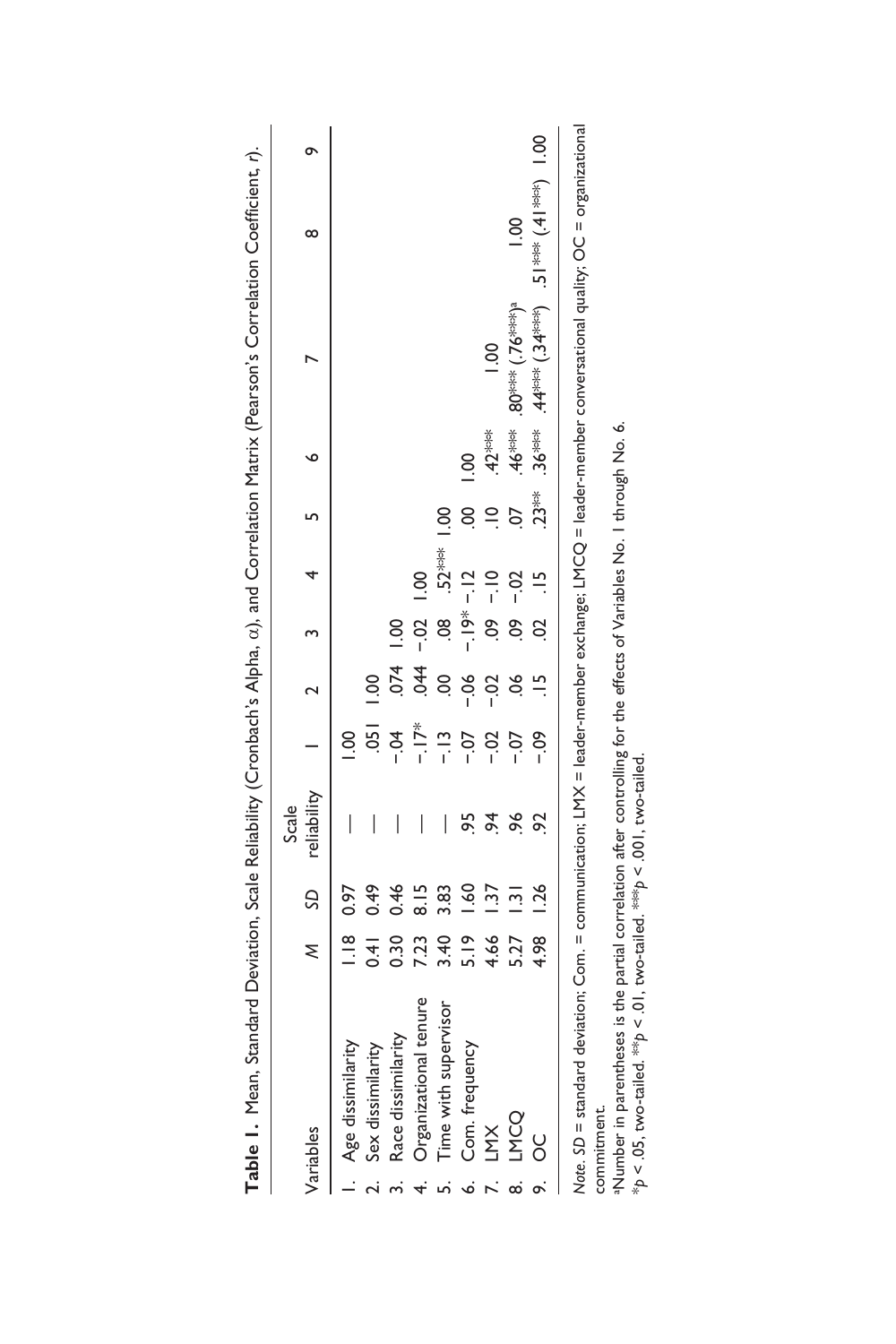|                         |                    | Organizational commitment |                    |                    |
|-------------------------|--------------------|---------------------------|--------------------|--------------------|
|                         |                    | Model                     |                    |                    |
| $\beta$                 |                    | $\overline{2}$            | 3                  | 4 <sup>a</sup>     |
| Control                 |                    |                           |                    |                    |
| Age dissimilarity       | $-.00$             | $-.01$                    | $-.00$             | $-.01$             |
| Sex dissimilarity       | $.15*$             | $.16*$                    | $.13*$             | $.36*$             |
| Race dissimilarity      | .07                | .02                       | $-.01$             | $-.01$             |
| Organizational tenure   | .10                | .15 <sup>b</sup>          | .11                | .02                |
| Time with supervisor    | .16c               | .12                       | $.16*$             | $.05*$             |
| Communication frequency | .37 <sup>***</sup> | $.23**$                   | $.16*$             | $.12*$             |
| <b>LMX</b>              |                    | .34***                    | .06                | .04                |
| <b>LMCO</b>             |                    |                           | .38 <sup>*</sup> * | .46 <sup>***</sup> |
| LMX × LMCO <sup>d</sup> |                    |                           |                    | $.07*$             |
| $R^2$ (Adj. $R^2$ )     | .20(.17)           | .29(.26)                  | .34(.30)           | .35(.32)           |
| $\Delta R^2$            | .20                | .09                       | .05                | .02                |
| ΔF                      | $6.63***$          | 19.89***                  | $10.47**$          | $4.41*$            |
| df                      | 6, 158             | 7,157                     | 8,156              | 9,155              |

**Table 2.** Results of Hierarchical Regression Analyses (Models 1-3) and Implementation of Hayes's PROCESS Macro for SPSS (Model 4).

*Note.* LMX = leader-member exchange; LMCQ = leader-member conversational quality; OC = organizational commitment.

a The interaction model (Model 4) was tested through Hayes's (2014) PROCESS Macro for SPSS.  $b_p = .07$ .

 $c_p = 0.05$ .

dThe product term represents the interaction effect of LMX and LMCQ on OC.  $*_{p}$  < .05.  $*_{p}$  < .01.  $*_{p}$  < .001.

 $(\gamma^2 = 277.43, df = 118, p = .000)$ , in which LMCO and LMX were unconstrained, and Model B  $(\gamma^2 = 287.39, df = 119, p = .000)$ , in which LMCO and LMX were constrained to equal 1.0 (Bagozzi & Phillips, 1982). The comparison resulted in a significantly lower  $\gamma^2$  of Model A than Model B ( $\Delta \gamma^2$  (1) = 9.96, *p* < .01), suggesting that LMCO and LMX were indeed discriminant.

## *Primary Analyses*

Table 2 shows the results from hierarchical regression analyses. First, the control variables were entered in Model 1. The model was significant ( $\Delta R^2 = .20$ , Adjusted  $R^2 =$ .17,  $\Delta F = 6.63$ ,  $p < .001$ ), showing both sex dissimilarity ( $\beta = .15$ ,  $t = 2.09$ ,  $p < .05$ ) and communication frequency ( $\beta = 0.37$ ,  $t = 5.04$ ,  $p < 0.001$ ) as significant predictors of OC. The effect of time with supervisor was approaching significance ( $\beta$  = .16,  $t$  = 1.98,  $p$  = .05). In Model 2, LMX was entered, and the analysis ( $\Delta R^2 = .09$ , Adjusted  $R^2 = .26$ ,  $\Delta F = 19.89, p < .001$ ) indicated that, after controlling for the effects of other variables in the model, LMX was a significant predictor of OC ( $\beta$  = .34, *t* = 4.46, *p* < .001).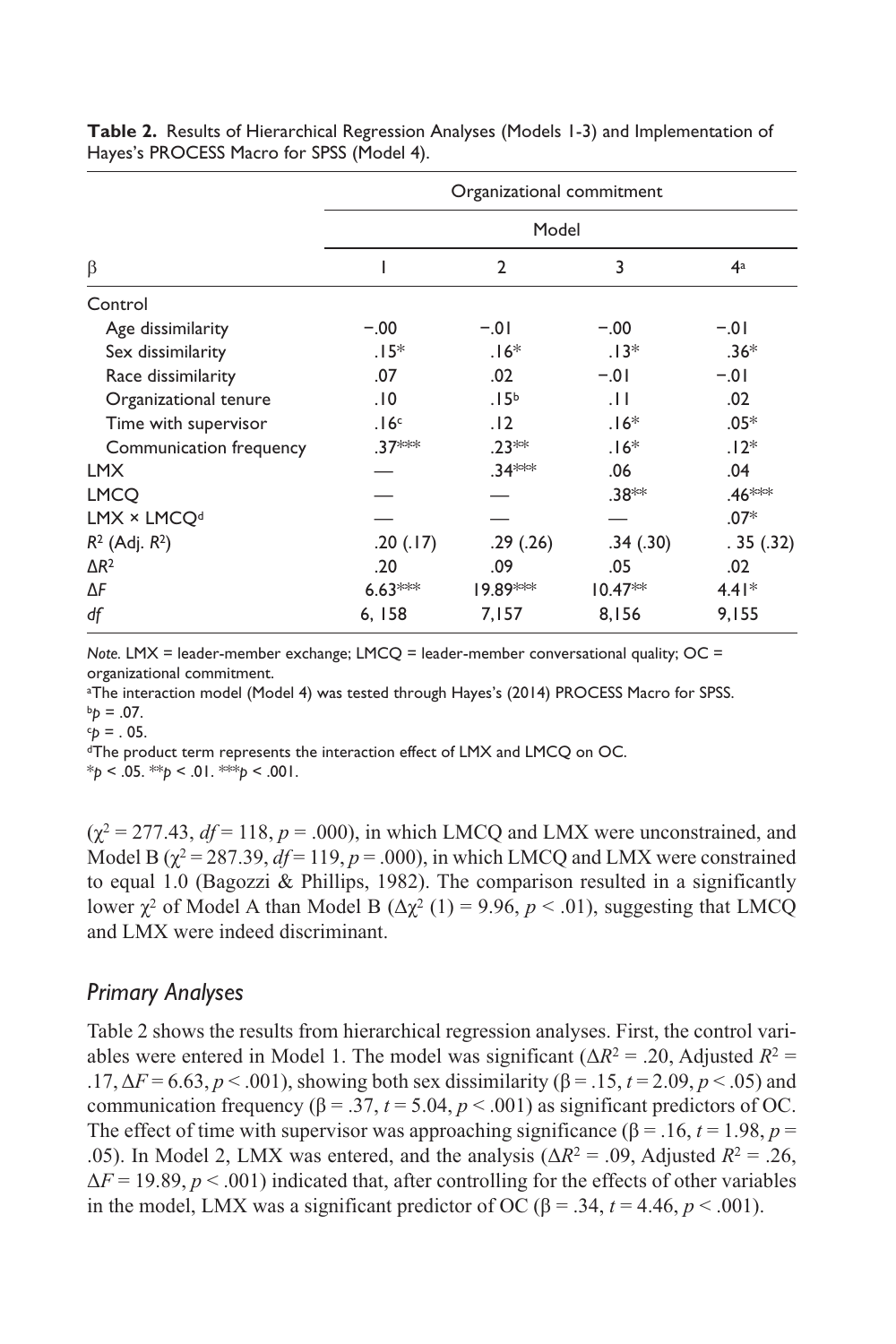



*Note.* The range of LMCQ is based on mean-centered values. LMX = leader-member exchange; LMCQ = leader-member conversational quality.

Hypothesis 1 predicted that LMCQ and OC are positively associated. Results from Model 3 ( $\Delta R^2$  = .05, Adjusted  $R^2$  = .30,  $\Delta F$  = 10.47,  $p$  < .01) showed that beyond and above the effects of LMX and control variables, LMCQ was a significant predictor of OC (β = .38,  $t = 3.24$ ,  $p < .01$ ). Hence, Hypothesis 1 was supported. In addition, the fact that LMCQ appeared to be a significant predictor of OC above and beyond the effect of LMX provided further confirmation that LMCQ is a construct discriminant from LMX.

Hypothesis 2 predicted that there is a moderation effect of LMX on the association between LMCQ and OC such that the association becomes stronger as the level of LMX increases. To test this moderation effect, we ran Hayes's PROCESS macro for SPSS (Hayes, 2014). The test resulted in a significant change in variance explained by the moderation effect ( $\Delta R^2 = .02$ ,  $\Delta F = 4.41$ ,  $p < .05$ ). The moderation results are presented in Table 2 in the column of Model 4. Although Δ*R*2 was small, it was within the normal range (between .01 and .03) in testing moderation effects in social sciences with continuous predictor and outcome variables (Aiken & West, 1991; Rogers, 2009). Above and beyond the effects of other variables in the model, the moderation effect was shown to be a significant predictor of OC ( $\beta$  = .07, *t* = 2.10, *p* < .05). A visual representation of the interaction model was produced through PROCESS as shown in Figure 1. The figure depicts a clear trend of stronger relationships between LMCQ and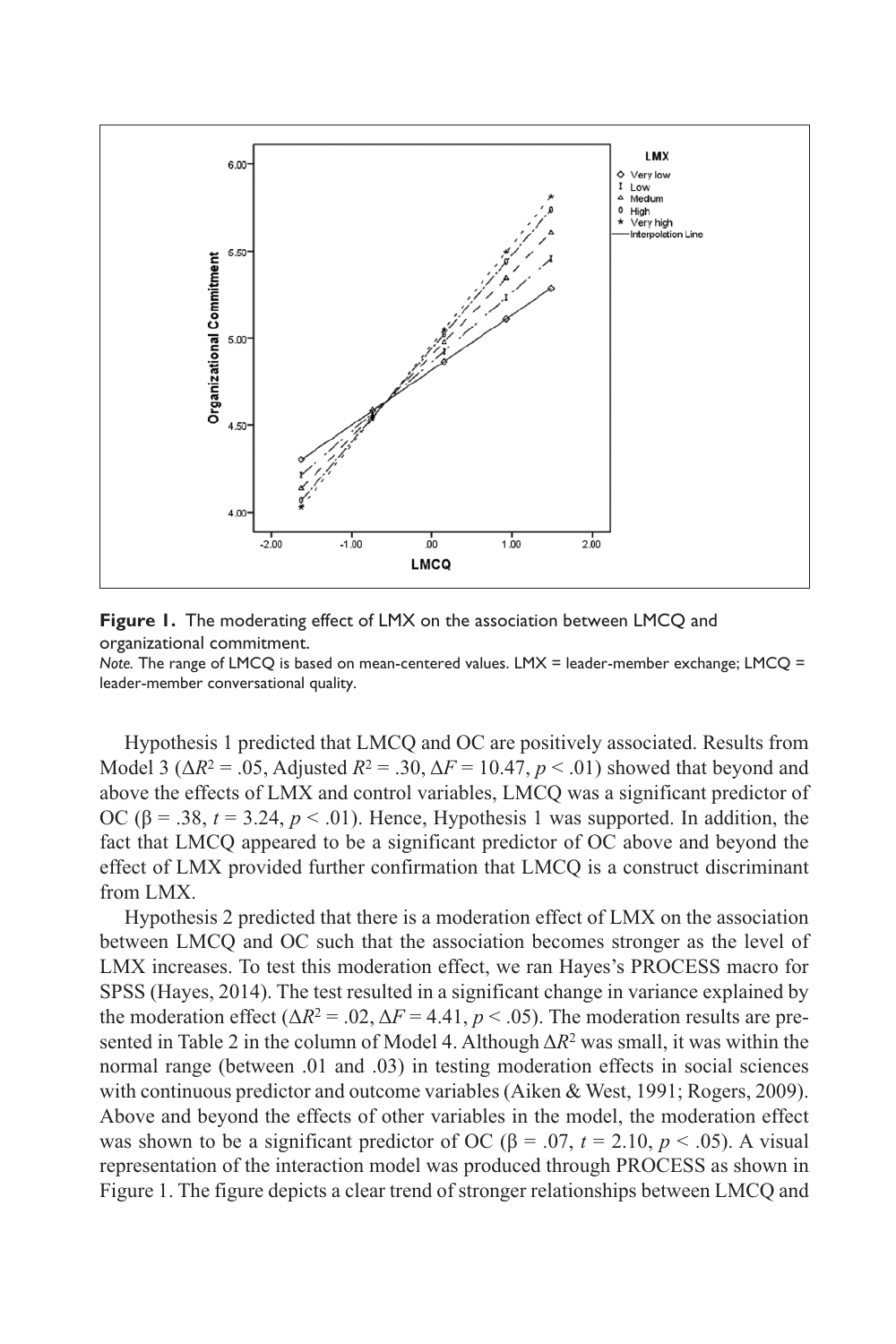| <b>LMX</b>                            | Effect | SF    |           |
|---------------------------------------|--------|-------|-----------|
| 2.71 (the 10th percentile; very low)  | .3 I   | $\pm$ | $2.76**$  |
| 3.84 (the 25th percentile; low)       | .40    | . I I | $3.53***$ |
| 4.84 (the 50th percentile; medium)    | .47    | . 12  | $3.85***$ |
| 5.71 (the 75th percentile; high)      | .54    | . I 3 | 3.88***   |
| 6.21 (the 90th percentile; very high) | .57    | . I 5 | 3.84 ***  |
|                                       |        |       |           |

**Table 3.** Probing of Interaction: The Conditional Effects of LMCQ on Organizational Commitment at Different Values of the Moderator LMX.

*Note*. LMX = leader-member exchange; LMCQ = leader-member conversational quality. \**p* < .05. \*\**p* < .01. \*\*\**p* < .001.

OC as the level of LMX increases. However, this result did not show us whether the association between LMCQ and OC was indeed statistically significant at each level of LMX. This question was addressed by testing the simple slope representing the relationship between LMCQ and OC at each of the five levels of LMX (the 10th, 25th, 50th, 75th, and 90th percentile). The results produced by PROCESS are presented in Table 3, demonstrating clearly that the slope at each level was statistically significant and the predictive effect of LMCQ on OC became stronger as the level of LMX increased from very low (the 10th percentile) to very high (the 90th percentile). Thus, our Hypothesis 2 was supported.

## **Discussion**

Although considerable advancement has been made in the understanding of LMX and its antecedents and outcomes (Anand et al., 2011; Dulebohn et al., 2012), knowledge regarding the effects and processes of conversational practices in LMX is still quite limited. This study focused on the LMCQ construct and investigated its associations with LMX and OC. As defined earlier, LMCQ refers to conversational quality in a leader-member dyad characterized by efficiency, coordination, and accuracy in meaning interpretation and information transfer in the process of task accomplishment (Jian et al., 2014). Based on previous LMX research and social exchange theory, we hypothesized that LMCQ has a positive association with OC, and this association is moderated by LMX. The statistical results provided strong evidence supporting our hypotheses. In the following, we will explore the theoretical significance and practical implications of these results.

Theoretically, this study extends LMX theory and research. Although bearing the word *exchange* in its name, the LMX construct is, to a large extent, conceptualized as the overall relationship quality between leaders and members. It offers little insight into the actual communicative exchanges of a relational dyad or into the consequences of such communicative exchanges. Although it has long been established that LMX, or the overall relationship quality, has a significant association with OC (Dulebohn et al., 2012; Gerstner & Day, 1997), whether and how communicative practices in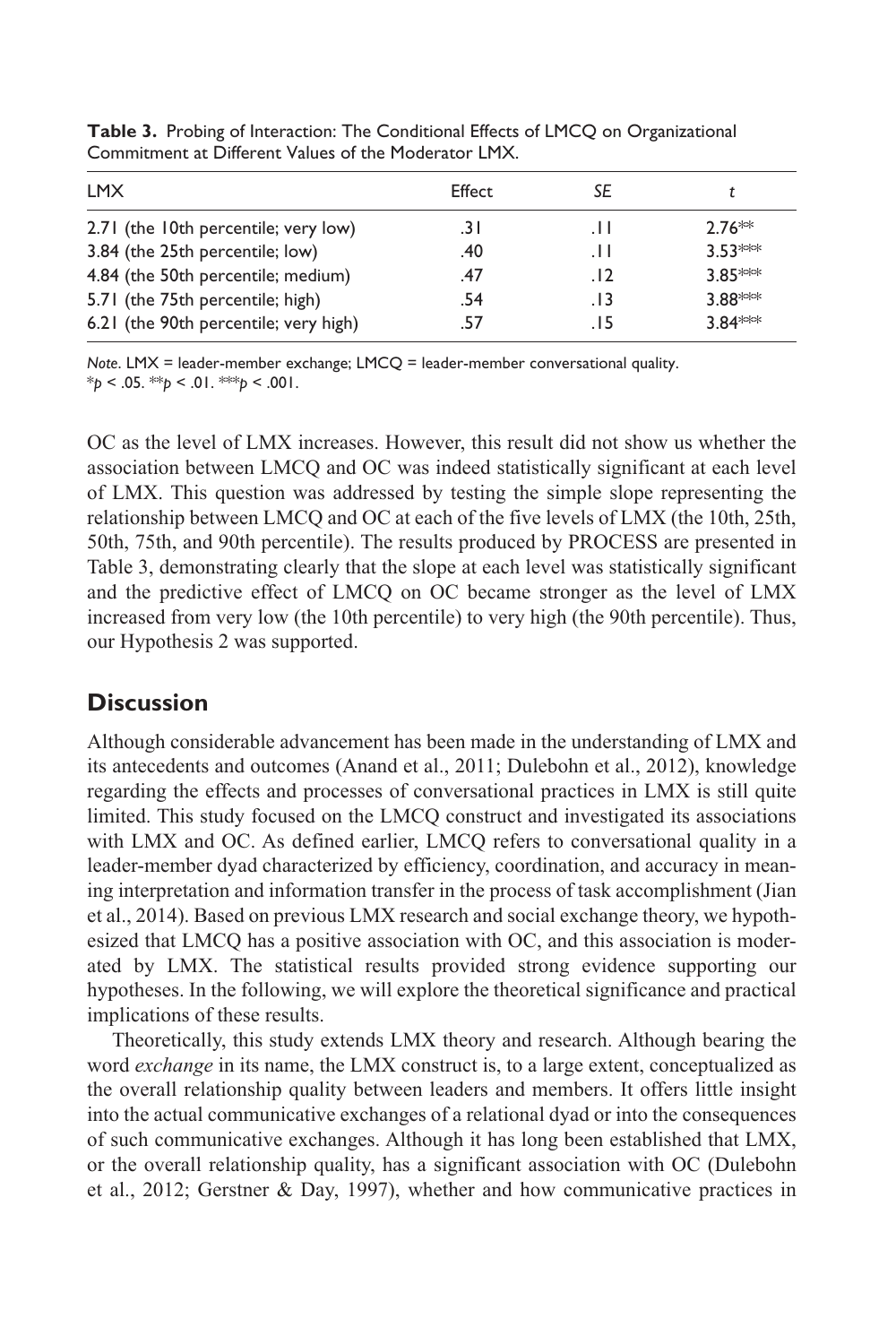leader-member dyads may be associated with such important outcomes as OC require further investigation and theorizing. Building on the construct of LMCQ (Jian et al., 2014), this study not only demonstrates that conversational quality matters in predicting employee commitment to the organization but also reveals how this predictive relationship varies across various levels of LMX quality. As the results indicated above, the positive predictive effects of conversational quality on commitment gradually increases as the relationship quality improves. It means that in better leader-member relationships, conversational quality matters more in predicting employee commitment to the organization. Thus, this finding adds to the LMX theory by going beyond the overall relationship quality and revealing the connection of individual attitudinal outcomes to specific communicative practices in the context of relationship functioning.

In addition, this finding opens up a new line of inquiry for future research, which is to theorize and test the detailed linkages between conversations and OC. At this point, we speculate that social exchange theory could offer some initial explanations. We suggested earlier in the article that leaders are representatives or proxies of an organization (Eisenberger et al., 1986). Commitment could be understood as an outcome of a social transaction that employees offer to leaders who work on behalf of the organization, in exchange for the leaders' support. Quality conversations may help enhance employee perceptions of support and feelings of communication satisfaction, both of which have been shown to be significant antecedents of OC (Cropanzano, Howes, Grandey, & Toth, 1997; Van Vuuren et al., 2007). Moreover, existing LMX research has shown that higher LMX relationships involve more nonroutine problem solving, role negotiation, unstructured task assignments, and coaching (Fairhurst, 1993), which would exert greater demand on conversations than routine assignments and welldefined work roles. Presumably, higher quality conversations give employees a higher chance of success in these negotiations, and improve their ability to define and execute nonroutine tasks. This is then likely to result in higher job satisfaction, which in turn positively impacts OC (Mathieu & Zajac, 1990). Thus, a complex process may underpin the association between LMCQ and OC and should be further conceptualized and empirically tested in future studies.

In addition, against a broader conceptual background, the findings of this study resonate with a growing perspective in organization studies—the communicative constitution of organization, also known as CCO (Cooren, Kuhn, Cornelissen, & Clark, 2011; Putnam & Nicotera, 2009; Taylor & Van Every, 2000, 2011). The CCO perspective conceptualizes organizations as "ongoing and precarious accomplishments realized, experienced, and identified primarily—if not exclusively—*in* communication processes" (Cooren et al., 2011, p. 1150; emphasis in original). In other words, communication supplies the fundamental processes through which organizational relationships, structures, values, and strategies emerge as realities, are sustained, and change. From the CCO perspective, it is of interest to investigate whether and how OC as a normative and affective individual outcome, are produced through communicative practices, such as conversations. Research has suggested that communication satisfaction, information quality and flow, and message strategies be important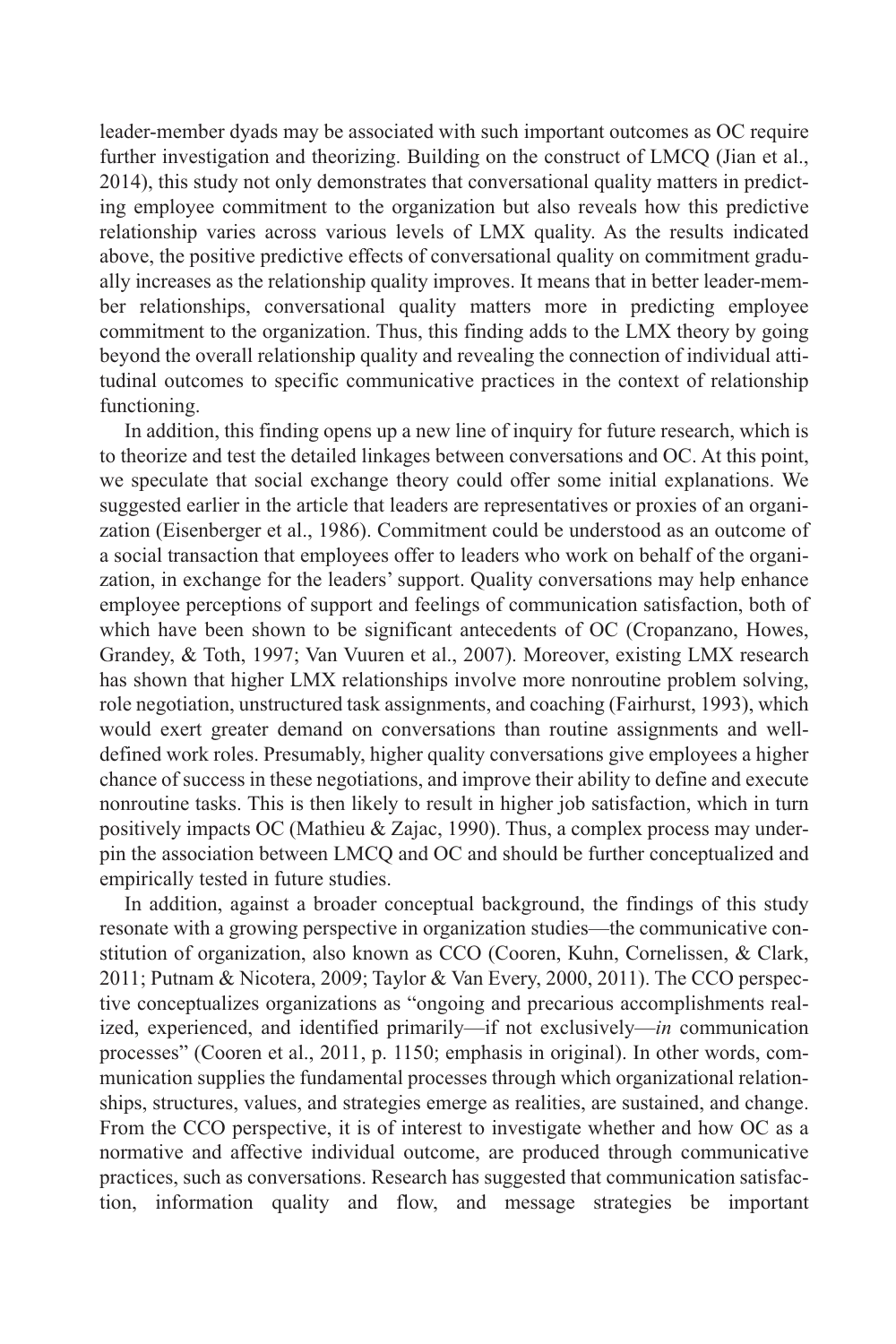communication factors (Carrière & Bourque, 2009; Downs et al., 1995; Madlock, 2012; Van Vuuren et al., 2007; Varona, 1996) in relation to OC. Our study adds to this growing line of inquiry by demonstrating that LMCQ as an important aspect of communication practices has far-reaching predictive effects on OC. Although unable to specify the causal effect, the findings of this study could be a good starting point toward mapping out detailed constitutive processes that lead to attitudinal outcomes.

Three additional findings also deserve our attention. First, communication frequency between leaders and members, although not the focal construct examined in the study, demonstrated significant positive correlations with both predictor variables, LMCQ and LMX, and the outcome variable OC. This confirms its unquestionable value in the work context. Second, the significant negative correlation between race dissimilarity and communication frequency deserves attention. That is, leader-member dyads with different race compositions report lower levels of communication frequency than that of same-race dyads. This curious and unsettling finding calls for the attention of future research. Finally, the study provides further confirmation of the validity and reliability of the LMCQ scale as developed in Jian et al. (2014).

In spite of these significant findings, we want to acknowledge several limitations and suggest directions for future research. First, the data were based on members' recall and perception of LMCQ and LMX. Although members' perceptions have been shown to be significant predictors, our understanding can be enriched by three other approaches. One is to assess the effects of leaders' recall and perception of LMCQ and LMX. Second, building on research from the agreement approach on LMX that has revealed interesting results (e.g., Abu Bakar et al., 2014; Cogliser, Schriesheim, Scandura, & Gardner, 2009; Markham, Yammarino, Murry, & Palanski, 2010), the extent to which leaders and members agree on their reports can be examined. The third approach is to capture leader-member dialogue in real time and content-analyze its quality. This last approach is certainly most challenging because of the difficulty in obtaining real-time data due to access and time constraints. Our approach, although limited in scope, offers the initial step to analyze conversational quality and its predictive effects on other variables. Member's recall and perception has been shown to have its own value and significance in our understanding of the leader-member relational dynamic and outcomes.

The second limitation lies in the nature of a network sample. It limits the statistical generalizability of the findings. However, in comparison with studies that use representative samples from one or two organizations, as are often the case in LMX research, network samples as used in the present study provide the diversity of industry sectors and organizational types. Finally, the cross-sectional data are unable to reveal the developmental process in which conversational quality may evolve over time and shape individual, relational, and organizational outcomes. Future research would benefit greatly from a longitudinal and developmental approach.

In addition to the theoretical significance and limitations as discussed so far, the findings have significant implications for practicing managers and employees. At a general level, the findings direct attention of practitioners to conversational practices. Conventional wisdom, such as "talk is cheap," arbitrarily separates speech from action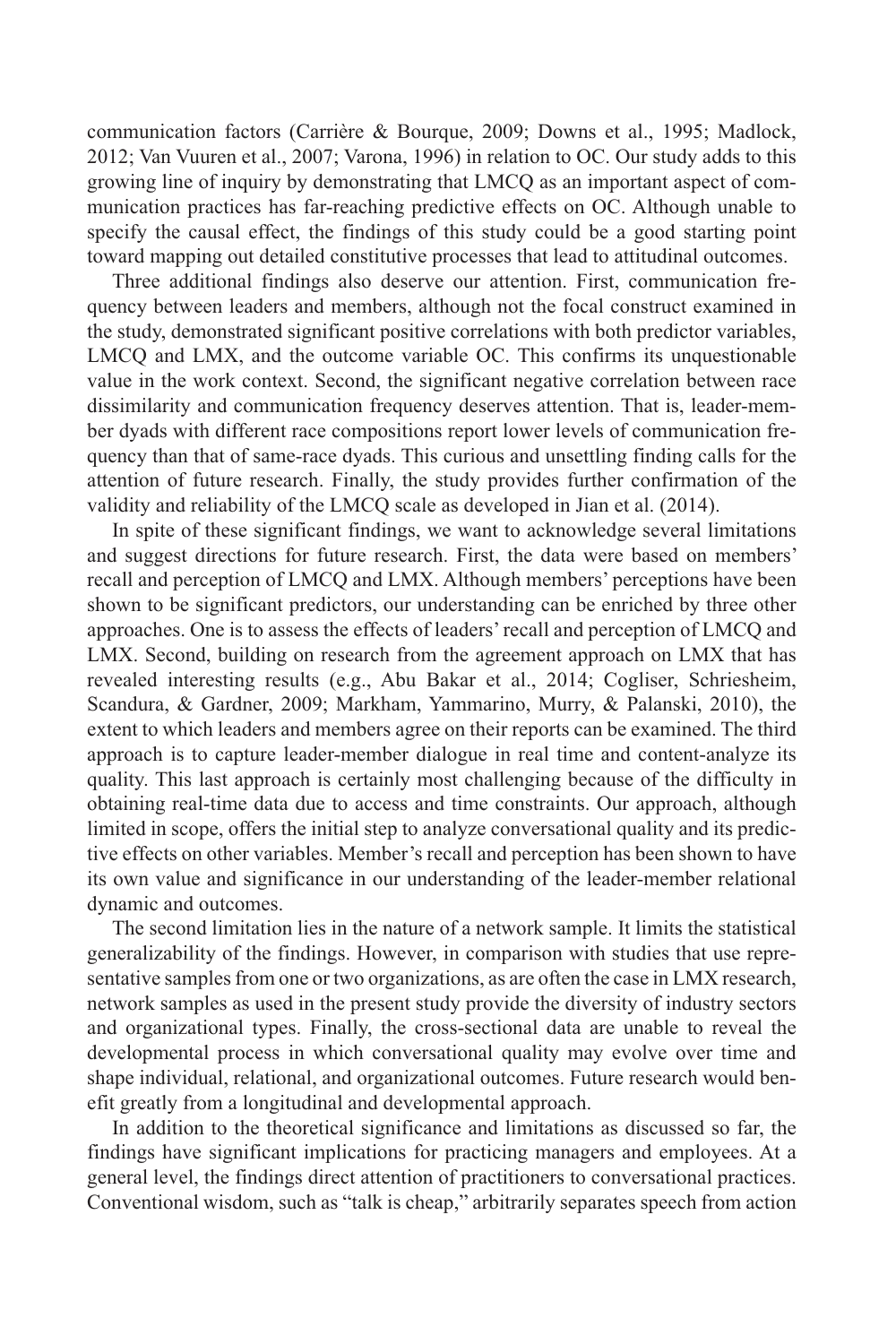and prioritizes the latter, overlooking the fact that talk is action and gives meaning to action. The findings of this study suggest that conversational quality between leaders and members may be one of the consequential factors in maintaining a committed workforce.

More specifically, this study offers concrete behavioral guidance. First, the findings suggest that, as they form differential relationships with their employees, managers should be mindful that there is a greater demand on conversations with employees at higher levels of relationship quality. As we discussed earlier, nonroutine task assignments and role negotiations in higher LMX have to be facilitated by effective conversations. Being mindful of such demands on conversations is important because quality conversations may not happen spontaneously and could require planning, dedicated time, and focus. This awareness would help managers anticipate interactional challenges and allocate time and resources accordingly in order to achieve desired tasks and relational goals for both parties.

Second, the far-reaching predictive effects of LMCQ on OC may warrant the addition of conversational training to corporate training curricula as a valued skill. We believe that quality conversations can be improved through skill-based training and practice. For example, better coordination could be developed through practicing active listening and attention to nonverbal cues. Accuracy and efficiency could be improved by developing a co-orientation to each other's information needs and by enhancing the sensitivity to social and organizational contexts in which meanings of talk are interpreted. Thus, accuracy, efficiency, and coordination, the three aspects for evaluating conversational quality, could be used to guide the development of skills training sessions dedicated to enhancing conversational quality in the work context.

#### **Authors' Note**

A previous version of this article was presented at the 2013 Annual Conference of the International Communication Association, London, UK.

#### **Acknowledgments**

The authors would like to thank Dr. Michael Roloff and the anonymous reviewers for their valuable feedback.

#### **Declaration of Conflicting Interests**

The authors declared no potential conflicts of interest with respect to the research, authorship, and/or publication of this article.

#### **Funding**

The authors disclosed receipt of the following financial support for the research, authorship, and/or publication of this article: The presentation of this article was partially funded by the Graduate Faculty Travel Award Program at Cleveland State University.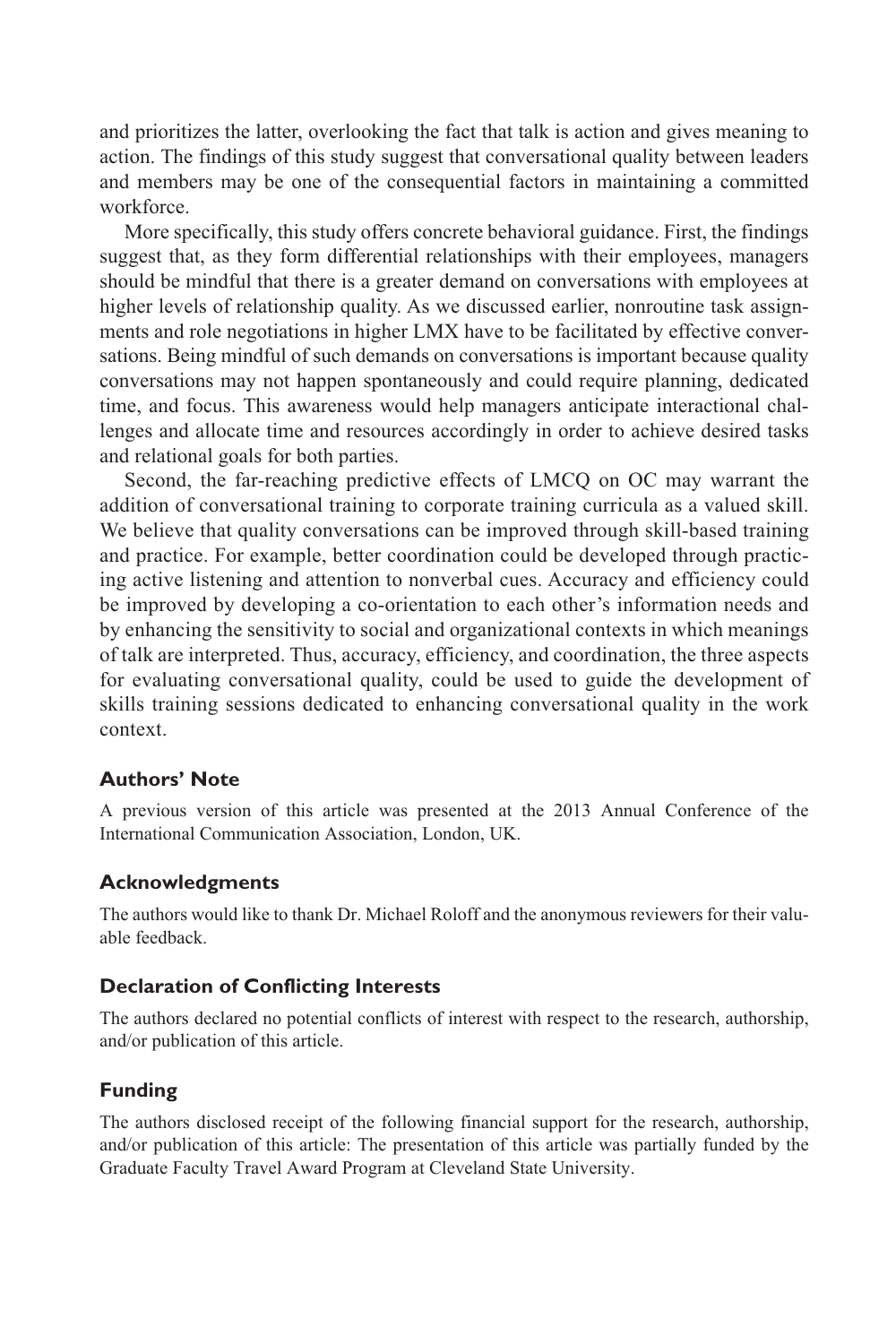#### **References**

- Abu Bakar, H., Jian, G., & Fairhurst, G. (2014). The interactive effect of leader-member exchange agreement and relational demography on performance ratings. *Asian Business Management*, *13*, 143-170. doi:10.1057/abm.2014.3
- Aiken, L. S., & West, S. G. (1991). *Multiple regression: Testing and interpreting interactions*. Thousand Oaks, CA: SAGE.
- Anand, S., Hu, J., Liden, R. C., & Vidyarthi, P. R. (2011). Leader-member exchange: Recent research findings and prospects for the future. In A. Bryman, D. Colllinson, K. Grint, B. Jackson, & M. Uhl-Bien (Eds.), *The SAGE handbook of leadership* (pp. 311-325). London, England: SAGE.
- Ashcraft, K. L., Kuhn, T. R., & Cooren, F. (2009). Constitutional amendments: "Materializing" organizational communication. *The Academy of Management Annals*, *3*(1), 1-64. doi:10.1080/19416520903047186
- Bagozzi, R. P., & Phillips, L. W. (1982). Representing and testing organizational theories: A holistic construal. *Administrative Science Quarterly*, *27*, 459-489.
- Barry, B., & Crant, J. M. (2000). Dyadic communication relationships in organizations: An attribution/expectancy approach. *Organization Science*, *11*, 648-664.
- Bernerth, J. B., Armenakis, A. A., Feild, H. S., Giles, W. F., & Walker, H. J. (2007). Leadermember social exchange (LMSX): Development and validation of a scale. *Journal of Organizational Behavior*, *28*, 979-1003. doi:10.1002/job.443
- Blau, P. M. (1964). *Exchange and power in social life*. New York, NY: John Wiley.
- Boden, D. (1994). *The business of talk: Organizations in action*. Cambridge, UK: Polity.
- Carrière, J., & Bourque, C. (2009). The effects of organizational communication on job satisfaction and organizational commitment in a land ambulance service and the mediating role of communication satisfaction. *Career Development International*, *14*, 29-49. doi:10.1108/13620430910933565
- Cogliser, C. C., Schriesheim, C. A., Scandura, T. A., & Gardner, W. L. (2009). Balance in leader and follower perceptions of leader-member exchange: Relationships with performance and work attitudes. *The Leadership Quarterly*, *20*, 452-465. doi:10.1016/j.leaqua.2009.03.010
- Cohen, J., Cohen, P., West, S. G., & Aiken, L. S. (2013). *Applied multiple regression/correlation analysis for the behavioral sciences* (3rd ed.). New York, NY: Routledge.
- Cooren, F., Kuhn, T., Cornelissen, J. P., & Clark, T. (2011). Communication, organizing, and organization: An overview and introduction to the special issue. *Organization Studies*, *32*, 1149-1170. doi:10.1177/0170840611410836
- Cropanzano, R., Howes, J. C., Grandey, A. A., & Toth, P. (1997). The relationship of organizational politics and support to work behaviors, attitudes, and stress. *Journal of Organizational Behavior*, *18*, 159-180.
- Cropanzano, R., & Mitchell, M. S. (2005). Social exchange theory: An interdisciplinary review. *Journal of Management*, *31*, 874-900. doi:10.1177/0149206305279602
- Dansereau, F., Graen, G., & Haga, W. J. (1975). A vertical dyad linkage approach to leadership within formal organizations: A longitudinal investigation of the role making process. *Organizational Behavior and Human Performance*, *13*, 46-78. doi:10.1016/0030- 5073(75)90005-7
- De Ridder, J. A. (2004). Organizational communication and supportive employees. *Human Resource Management Journal*, *14*, 20-30. doi:10.1111/j.1748-8583.2004.tb00124.x
- Downs, C. W., Downs, A., Potvin, T., Varona, F., Gribas, J. S., & Ticehurst, W. (1995, May). *A cross-cultural comparison of relationships between organizational commitment and*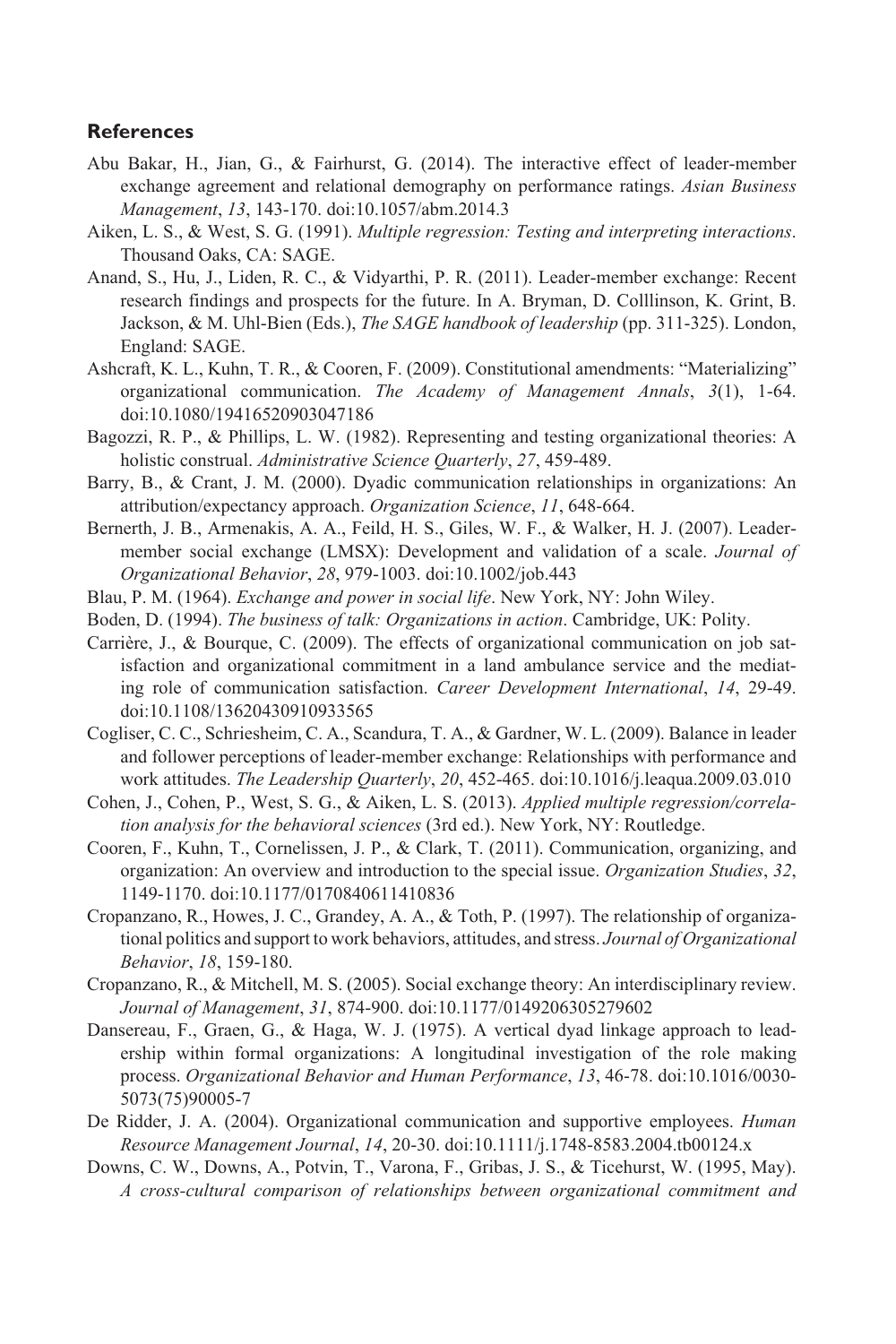*organizational communication*. Paper presented at the International Communication Association Convention, Albuquerque, NM.

- Dulebohn, J. H., Bommer, W. H., Liden, R. C., Brouer, R. L., & Ferris, G. R. (2012). A meta-analysis of antecedents and consequences of leader-member exchange: Integrating the past with an eye toward the future. *Journal of Management*, *38*, 1715-1759. doi:10.1177/0149206311415280
- Eisenberger, R., Huntington, R., Hutchison, S., & Sowa, D. (1986). Perceived organizational support. *Journal of Applied Psychology*, *71*, 500-507.
- Fairhurst, G. (1993). The leader-member exchange patterns of woman leaders in industry: A discourse analysis. *Communication Monographs*, *60*, 321-351. doi:10.1080/03637759309376316
- Fairhurst, G. (2007). *Discursive leadership: In conversation with leadership psychology*. Thousand Oaks, CA: SAGE.
- Fix, B., & Sias, P. M. (2006). Person-centered communication, leader-member exchange, and employee job satisfaction. *Communication Research Reports*, *23*, 35-44. doi:10.1080/17464090500535855
- Gerstner, C., & Day, D. (1997). Meta-analytic review of leader-member exchange theory: Correlates and construct issues. *Journal of Applied Psychology*, *82*, 827-844. doi:10.1177/1742715006066023
- Graen, G. B., & Uhl-Bien, M. (1995). Relationship-based approach to leadership: Development of a leader-member exchange (LMX) theory of leadership over 25 years: Applying a multilevel multi-domain perspective. *Leadership Quarterly*, *6*, 219-247. doi:10.1016/1048- 9843(95)90036-5
- Harvey, P., & Harris, K. (2010). Frustration-based outcomes of entitlement and the influence of supervisor communication. *Human Relations*, *63*, 1639-1660. doi:10.1177/0018726710362923
- Hayes, A. F. (2014). *Introduction to mediation, moderation, and conditional process analysis: A regression-based approach*. New York, NY: Guilford Press.
- Jaccard, J., & Turrisi, R. (2003). *Interaction effects in multiple regression* (2nd ed.). Thousand Oaks, CA: SAGE.
- Jian, G. (2011). Articulating circumstance, identity, and practice: Toward a discursive framework of organizational changing. *Organization*, *18*, 45-64. doi:10.1177/1350508410373672
- Jian, G. (2014). Revisiting the association between LMX quality and perceived role stressors: Evidence of inverted-U relationship among immigrant employees. *Communication Research*, *41*, 52-73. doi:10.1177/0093650211432468
- Jian, G., Shi, X., & Dalisay, F. (2014). Leader-member conversational quality: Scale development and validation through three studies. *Management Communication Quarterly*, *28*, 375-403. doi:10.1177/0893318914533201
- Kacmar, K. M., Witt, L. A., Zivnuska, S., & Gully, S. M. (2003). The interactive effect of leader-member exchange and communication frequency on performance ratings. *Journal of Applied Psychology*, *88*, 764-772.
- Krone, K. J. (1991). Effects of leader-member exchange on subordinates' upward influence attempts. *Communication Research Reports*, *8*, 9-18. doi:10.1080/08824099109359870
- Lee, J. (2001). Leader-member exchange, perceived organizational justice, and cooperative communication. *Management Communication Quarterly*, *14*, 574-589. doi:10.1177/0893318901144002
- Lee, J., & Jablin, F. M. (1995). Maintenance communication in supervisor-subordinate work relationships. *Human Communication Research*, *22*, 220-257. doi:10.1177/0021943612436972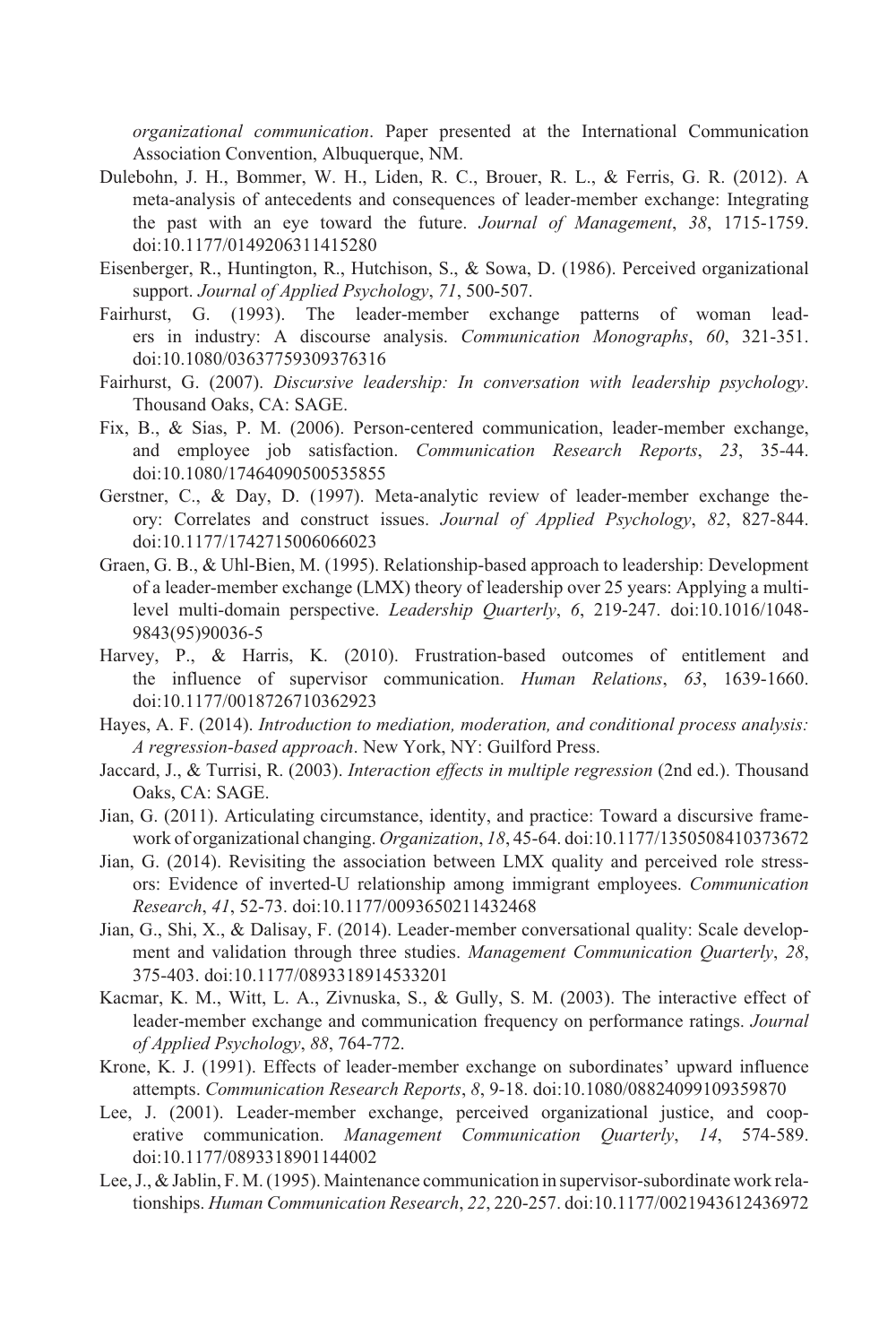- Liden, R. C., & Maslyn, J. M. (1998). Multidimensionality of leader-member exchange: An empirical assessment through scale development. *Journal of Management*, *24*, 43-72. doi:10.1016/S0149-2063(99)80053-1
- Madlock, P. E. (2012). The influence of cultural congruency, communication, and work alienation on employee satisfaction and commitment in Mexican organizations. *Western Journal of Communication*, *76*, 380-396.
- Markham, S. E., Yammarino, F. J., Murry, W. D., & Palanski, M. E. (2010). Leader-member exchange, shared values, and performance: Agreement and levels of analysis do matter. *The Leadership Quarterly*, *21*, 469-480. doi:10.1016/j.leaqua.2010.03.010
- Mathieu, J. E., & Zajac, D. M. (1990). A review and meta-analysis of the antecedents, correlates, and consequences of organizational commitment. *Psychological Bulletin*, *108*, 171-194.
- Mowday, R. T., Steers, R. M., & Porter, L. W. (1979). The measurement of organizational commitment. *Journal of Vocational Behavior*, *14*, 224-247. doi:10.1016/0001- 8791(79)90072-1
- Mueller, B. H, & Lee, J. (2002). Leader-member exchange and organizational communication satisfaction in multiple contexts. *Journal of Business Communication*, *39*, 220-244. doi:10.1177/002194360203900204
- Olufowote, J. O., Miller, V. D., & Wilson, S. R. (2005). The interactive effects of role change goals and relational exchanges on employee upward influence tactics. *Management Communication Quarterly*, *18*, 385-403. doi:10.1177/0893318904270743
- Podsakoff, P. M., MacKenzie, S. B., Lee, J.-Y., & Podsakoff, N. P. (2003). Common method biases in behavioral research: A critical review of the literature and recommended remedies. *Journal of Applied Psychology*, *88*, 879-903. doi:10.1037/0021-9010.88.5.879
- Putnam, L. L., & Nicotera, A. M. (Eds.). (2009). *Building theories of organization: The constitutive role of communication*. New York, NY: Routledge.
- Rogers, W. M. (2009). Theoretical and mathematical constraints of interactive regression models. *Organizational Research Methods*, *5*, 212-230. doi:10.1177/1094428102005003002
- Scandura, T. A., & Graen, G. B. (1984). Moderating effects of initial leader-member exchange status on the effects of a leadership intervention. *Journal of Applied Psychology*, *69*, 428-436.
- Sias, P. M. (2005). Workplace relationship quality and employee information experiences. *Communication Studies*, *56*, 375-395. doi:10.1080/10510970500319450
- Sin, H.-P., Nahrgang, J. D., & Morgeson, F. P. (2009). Understanding why they don't see eye to eye: An examination of leader-member exchange (LMX) agreement. *Journal of Applied Psychology*, *94*, 1048-1057. doi:10.1037/a0014827
- Taylor, J., & Van Every, E. J. (2000). *The emergent organization: Communication as its site and surface*. New York, NY: Psychology Press.
- Taylor, J., & Van Every, E. J. (2011). *The situated organization: Case studies in the pragmatics of communication research*. New York, NY: Routledge.
- Tsui, A. S., & Gutek, B. A. (1999). *Demographic differences in organizations: Current research and future directions*. New York, NY: Lexington Press.
- Tsui, A. S., & O'Reilly, C. A., III. (1989). Beyond simple demographic effects: The importance of relational demography in superior-subordinate dyads. *Academy of Management Journal*, *32*, 402-423.
- Tsui, A. S., Porter, L. W., & Egan, T. D. (2002). When both similarities and dissimilarities matter: Extending the concept of relational demography. *Human Relations*, *55*, 899-929. doi:10.1177/0018726702055008176